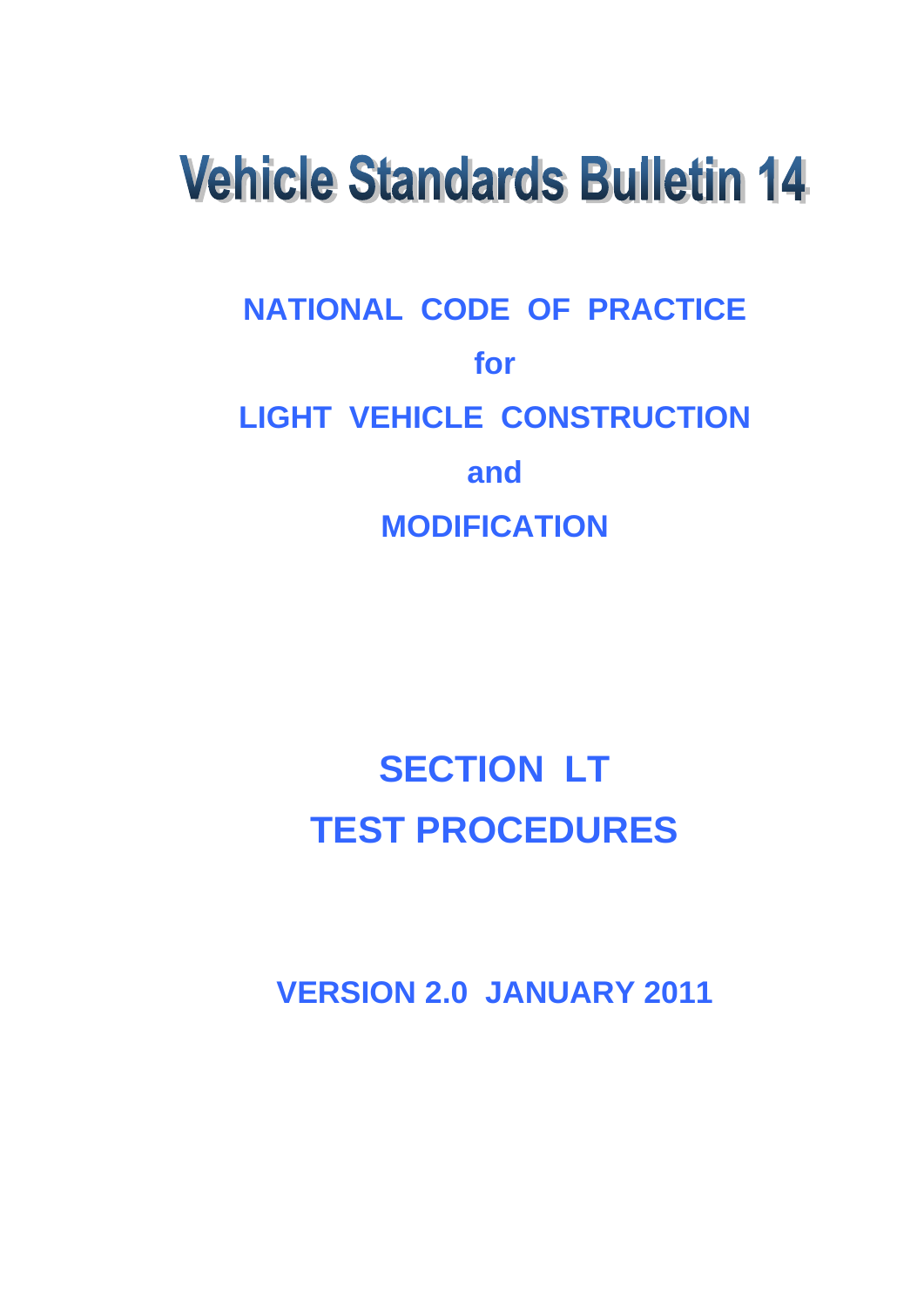#### **Vehicle Standards Bulletin 14**

#### *National Code of Practice for Light Vehicle Construction and Modification* **(VSB 14)**

#### *Important Information for Users*

Users of VSB 14 need to be aware that this document needs to be used in conjunction with the appropriate administrative requirements of the jurisdiction in which they wish to either register a vehicle or to obtain approval for a modification for an already registered vehicle. *Administrative requirements* include, amongst other things, processes for vehicle registration, obtaining exemptions, obtaining modification approvals, vehicle inspections, preparation and submission of reports and the payment of appropriate fees and charges.

If unsure of any of the requirements specified in VSB 14, or if more information is needed for any other issues concerning the administrative requirements, users should contact their relevant Registration Authority **prior** to commencing any work.

While VSB 14 provides advice on the construction of Individually Constructed Vehicles (ICVs) and the execution of modifications, it is not to be taken to be a design manual. Determination of component strength, performance, suitability and functionality must be either calculated or determined on a case by case basis by suitably qualified personnel experienced in each matter under consideration.

Users of VSB 14 also need to ensure that they refer to the most recent version of the relevant Section/s when working on a project. The version is identified by the version number and date on the face page of each Section. The version and date is also located in the footer of each page in each Section. On the website the version number is specified in the Section file name for easy identification.

If a project is taking a long time to complete, check the currency of the version you are using.

Users must be familiar with the provisions stated in the Preface and Introduction. These two Sections provide the necessary background information to assist users in understanding how VSB 14 is administered by Registration Authorities across Australia, on how it is structured, and the meaning of the types of modification codes specified in VSB 14. If not already done so, users should download them for study and reference.

Understanding these requirements is important to ensure that the correct processes are followed thereby reducing the likelihood of having work rejected by Registration Authorities.

Many of the Sections refer to other Sections within VSB 14 for further information or additional requirements. Users must read and apply all relevant Sections.

If in doubt about any issue concerning or contained in VSB 14, users should seek clarification from the appropriate State or Territory Registration Authority.

**Please do not contact Vehicle Safety Standards (VSS) of the Australian Government Department of Infrastructure and Transport in Canberra about VSB 14. VSS provides the website as a service only.**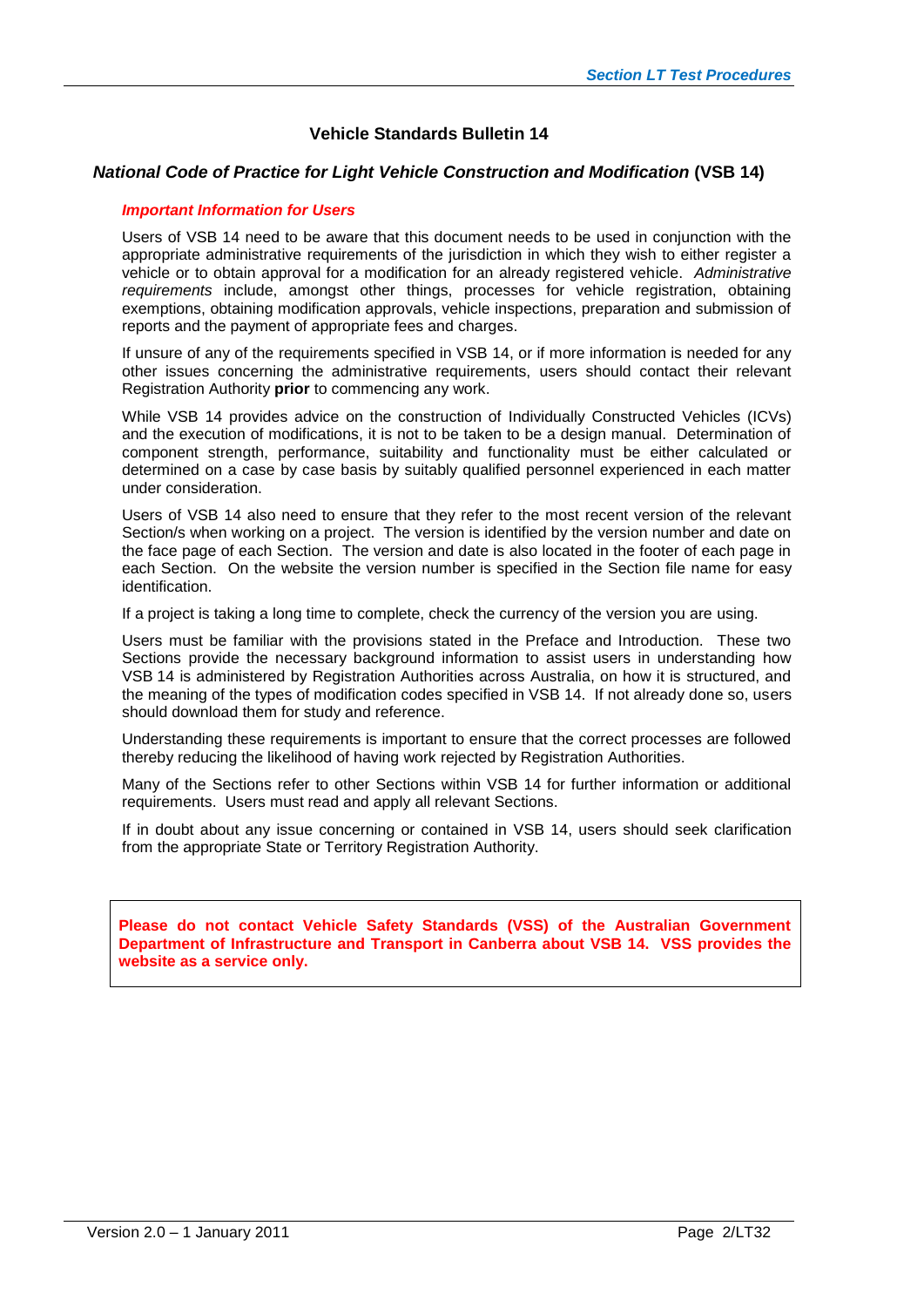## **Document Amendments by Version**

**Version Amendments**

**Version 2.0 Published 1 January 2011**

#### *Code LT2*.

Diagrams for lane change test have been included, and the maximum test speed has been reduced to 100 km/h for all vehicles other than passenger cars.

Clauses on vehicle condition, pre-conditioning the vehicle before testing and securing of test loads have also been included.

#### *Code LT4*

The updated version of the *National Stationary Exhaust Noise Test Procedure for In-Service Motor Vehicles,* which includes tests for both pre and post ADR 83/00 vehicles, is now referenced in Code LT4.

This document has also a number of editorial amendments that have had no affect on its technical content.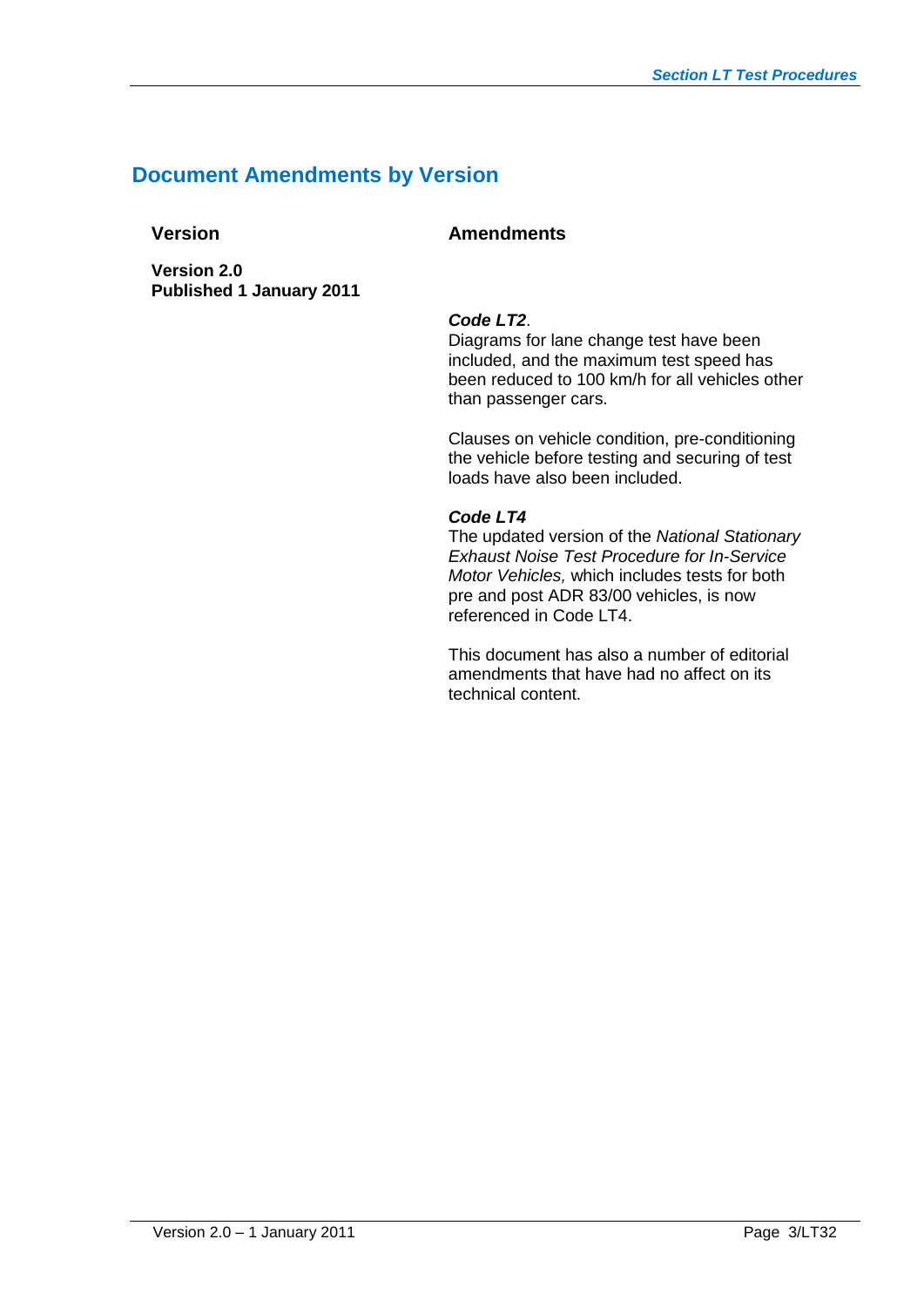## **CONTENTS**

| <b>Scope</b>    |                                       | 5                                 |
|-----------------|---------------------------------------|-----------------------------------|
|                 |                                       | 5                                 |
| LT <sub>1</sub> | Beaming and Torsion Tests             | 6                                 |
|                 | <b>Reporting Form LT1</b>             | 11                                |
|                 | <b>Checklist</b>                      | 15                                |
| LT <sub>2</sub> | Lane Change Manoeuvre Test            | 18                                |
|                 | <b>Checklist</b>                      | 24                                |
| LT <sub>3</sub> | <b>Exhaust Emissions - IM240 Test</b> | 26                                |
|                 | <b>Checklist</b>                      | 28                                |
| LT4             | Noise Test                            | 30                                |
|                 | <b>Checklist</b>                      | 31                                |
|                 |                                       | <b>Test Procedures (LT Codes)</b> |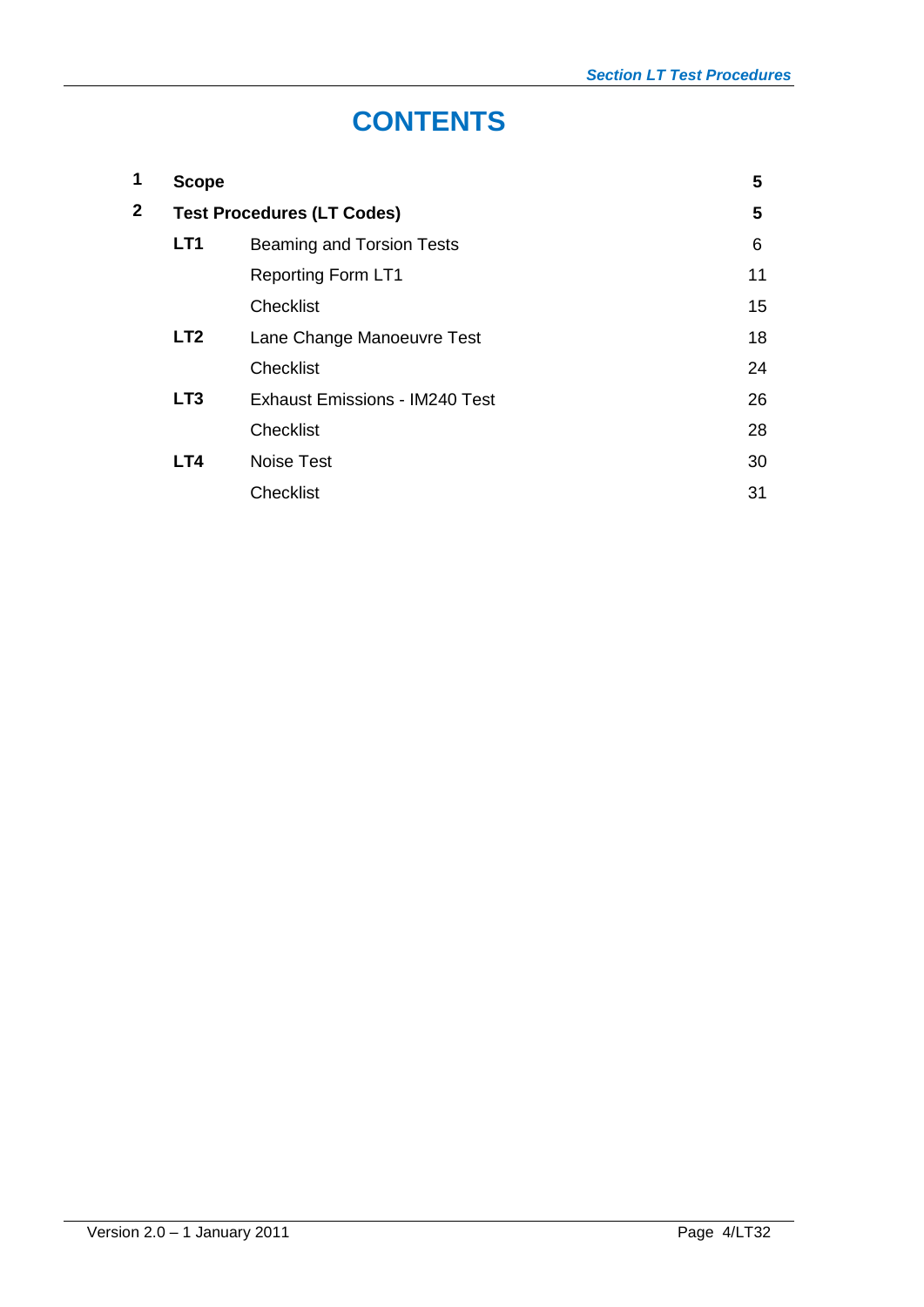## **1 SCOPE**

This Section outlines the minimum requirements to enable certification of tests for light vehicles under individual LT Codes.

The need to conduct any of the individual tests contained in this Section, are specified within other Sections of this *Vehicle Standards Bulletin No 14 - National Code of Practice for Light Vehicle Construction and Modification (VSB 14)*.

Registration Authorities may also require tests to be carried out to these codes for modifications not specifically covered by the VSB 14.

## **2 TEST PROCEDURES (LT CODES)**

This Section specifies particular requirements and covers limitations on work that may be performed under individual LT Codes.

Each Code is supplemented with a checklist (refer Table LT-1).

**Table LT-1 LT Code Directory**

| <b>LT Codes</b> |                                      |    |  |  |  |  |  |  |
|-----------------|--------------------------------------|----|--|--|--|--|--|--|
| LT <sub>1</sub> | Beaming and Torsion Tests            |    |  |  |  |  |  |  |
|                 | <b>Reporting Form</b>                | 11 |  |  |  |  |  |  |
|                 | <b>Checklist</b>                     | 15 |  |  |  |  |  |  |
| LT <sub>2</sub> | Lane Change Manoeuvre Tests          | 18 |  |  |  |  |  |  |
|                 | <b>Checklist</b>                     | 24 |  |  |  |  |  |  |
| LT <sub>3</sub> | <b>Exhaust Emissions - IM240Test</b> | 26 |  |  |  |  |  |  |
|                 | <b>Checklist</b>                     | 28 |  |  |  |  |  |  |
| LT4             | Noise Test                           | 30 |  |  |  |  |  |  |
|                 | <b>Checklist</b>                     | 31 |  |  |  |  |  |  |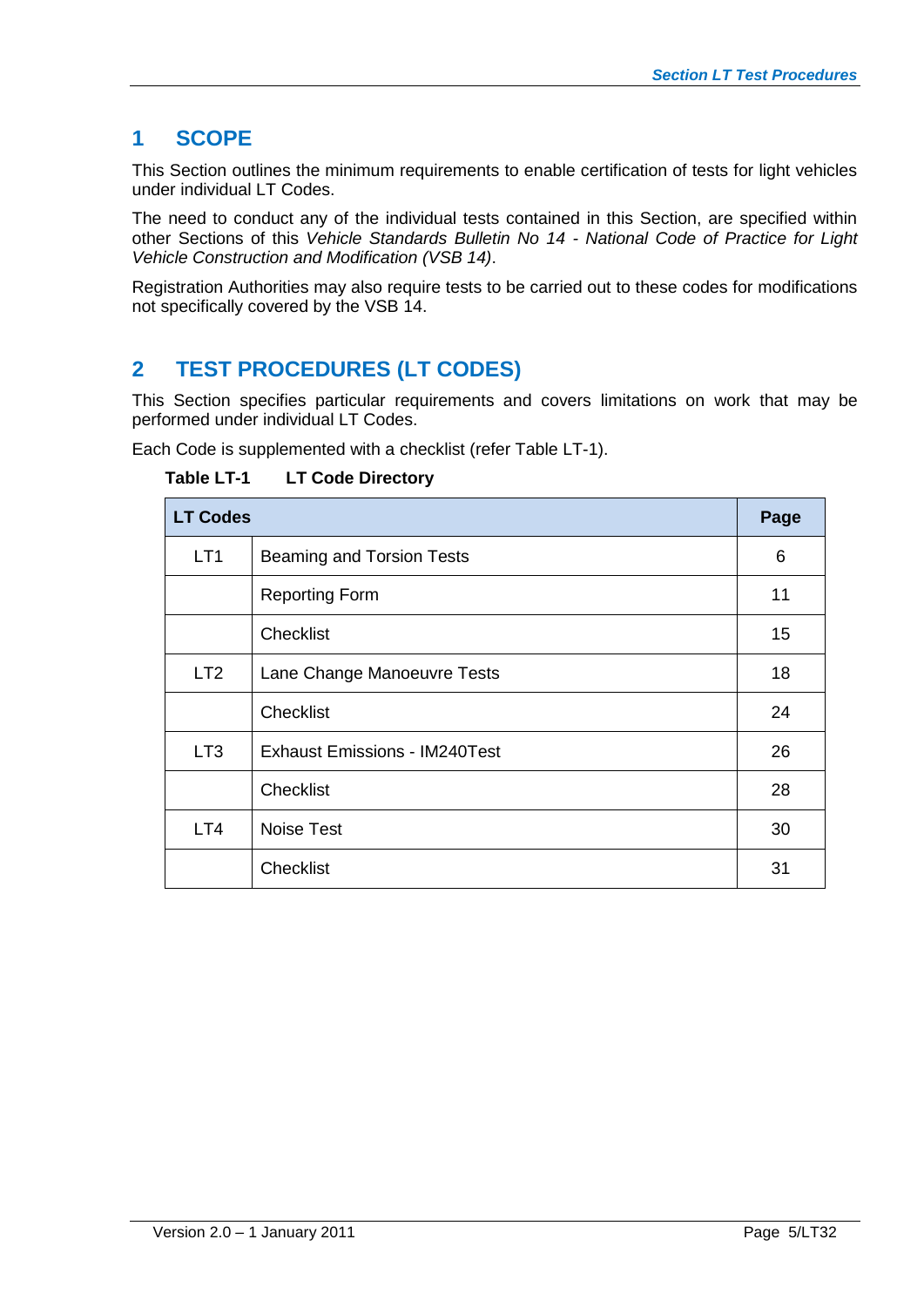#### **BEAMING AND TORSION TESTS**

#### **CODE LT1**

#### **SCOPE**

This Section outlines the procedure and minimum performance requirements for beaming and torsional testing of motor vehicles. It applies to vehicles that are required to have a torsion test.

#### **GENERAL REQUIREMENTS**

Modifications to motor vehicles that involve extensions of the wheelbase or removal of the roof can dramatically reduce the strength of the vehicle structure. Subsequent strengthening may result in extra stiffness in certain areas of the chassis but overstressing in others. Consequently, it becomes necessary to demonstrate that the modified vehicle's beaming and torsional strengths are adequate when compared to the original vehicle.

This Section contains a very simplified test procedure in terms of vehicle structural analysis and, as such, the results of testing may be taken only as a guide to the structural integrity of the vehicle. For this reason the results should not be treated as absolute values.

#### **TEST PROCEDURE**

#### **1 VEHICLE SETUP**

All hinged panels are to be ajar at all times during testing - i.e. bonnet, boot lid, and doors to be open.

#### **2 LOADING**

If the Gross Vehicle Mass (GVM) of the unmodified vehicle is not known then the vehicle must be weighed prior to testing. This weighing must be carried out with the fuel tank filled to 75% capacity. Alternatively, an equivalent mass to the specified volume of fuel may be positioned near the fuel tank.

The GVM of the unmodified vehicle is determined by adding the payload capacity of the vehicle to the unladen mass (or weighed mass). In the case of a passenger vehicle, the payload must be at least 68 kg for each seating position.

#### **3 JIG**

The vehicle to be tested must be safely supported for loading up to the specified values and mounted through the hubs with its springs and dampers made incompressible or replaced by spacers.Figures LT-2 and LT-3 indicate the preferred mounting of the vehicle for beaming and torsional tests. Supports at the fixed end must be able to resist the up-thrust resulting from the applied torsional load. Other methods of supporting the vehicle will be considered provided that the support points are not located within the wheelbase.

#### **4 MEASUREMENT POINTS**

The deflections are to be measured at the points shown in Figures LT1-2 and LT1-3. Front and rear points are to be measured on the body member as close as possible to the suspension attachment points, i.e. approximately on the axle centreline*. Measurements at the outside of the mudguard are not acceptable*. Positions 2 and 5 must be at the extreme ends of the rocker panels.

Positions 3 and 4 must be approximately equally spaced between points 2 and 5. As an alternative, 3 intermediate positions within the wheelbase are acceptable as a minimum, with a similar positioning.

#### **5 BEAMING TEST SEQUENCE**

Step 5.1 - With the unmodified vehicle mounted securely, load the vehicle in accordance with Step 5.3 below to settle the apparatus and to check that it is functioning correctly. No readings of deflection need be taken for this pre-load.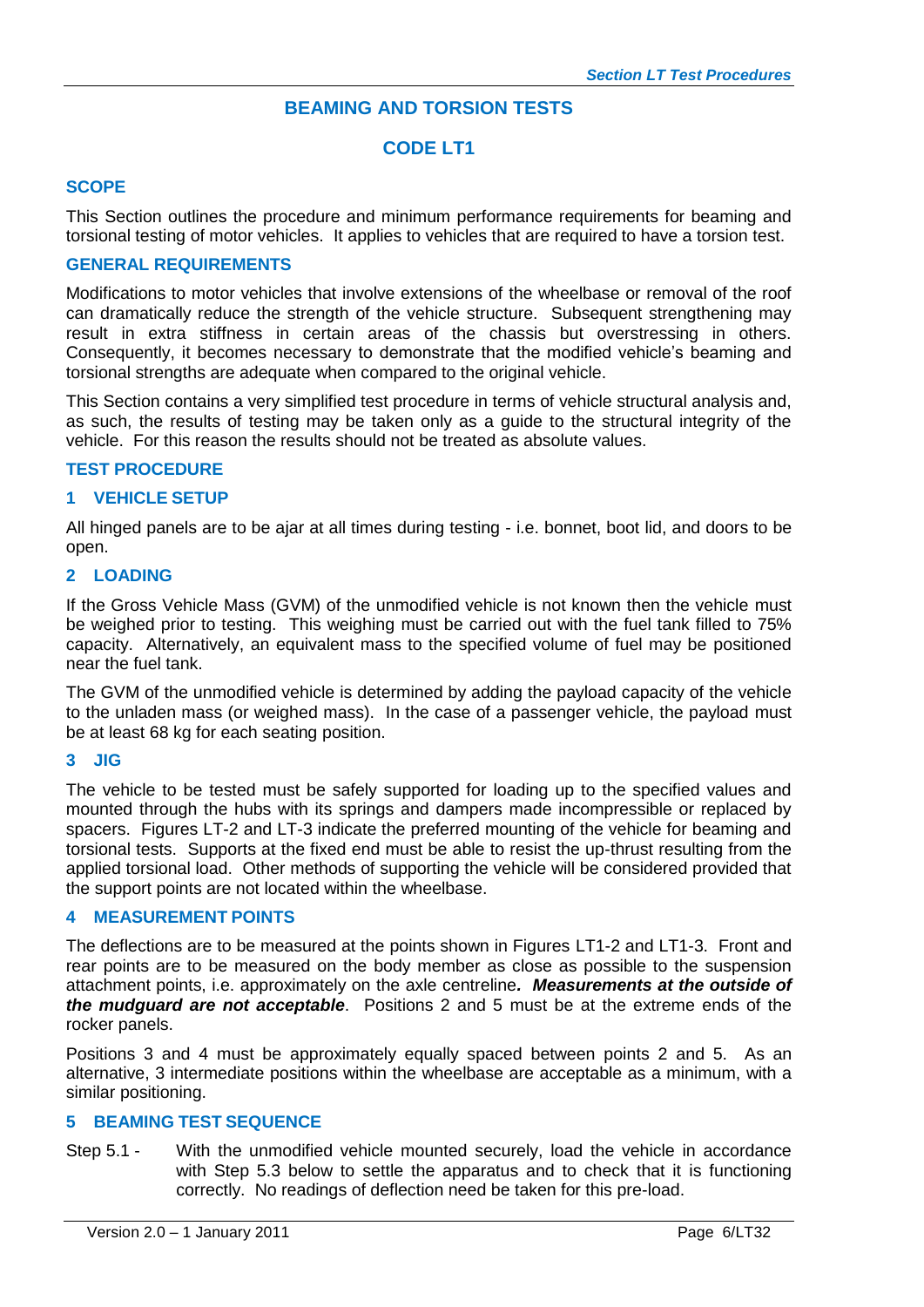- Step 5.2 Remove loading applied in Step 5.1 and *zero* all gauges.
- Step 5.3 A load equivalent to twice the payload (i.e. 68 kg x 2) must be applied at each seating position. Other means of distributing an equivalent overall load within the passenger compartment of the vehicle will be considered provided the distribution of the load is similar to that resulting from applying the loads at the seating positions.
- Step 5.4 Record deflections.
- Step 5.5 Remove loading.
- Step 5.6 Record deflections again and check that vehicle has returned to substantially the same *zero* position as recorded in Step 5.2. If there is any significant variation, Steps 5.2 to 5.6 must be repeated.

#### **6 TORSIONAL TEST SEQUENCE**

- Step 6.1 With the unmodified vehicle mounted securely, load the vehicle in accordance with Step 6.5 below to settle the apparatus and to check that it is functioning correctly. No readings need be taken for this pre-load.
- Step 6.2 Remove loading applied in Step 6.1 and *zero* all gauges.
- Step 6.3 Calculate the required turning moment to be applied using the formula:

#### 0.25 x GVM x wheel track.

(To calculate this, multiply 0.25 x GVM in kg x 9.81 x wheel track in metres, to obtain turning moment in units of Newton metres - Nm).

- Step 6.4 Calculate the required loading force at the lever arm position to apply the turning moment determined in Step 6.3, correctly applying any necessary conversion of units, multiplication by constants etc.
- Step 6.5 Apply this loading force in a gradual and controlled manner.
- Step 6.6 Record deflections.
- Step 6.7 Remove loading.
- Step 6.8 Record deflections. Check that vehicle has returned to substantially the same *zero* position as recorded in Step 6.2. If there is any significant variation, Steps 6.2 to 6.8 must be repeated.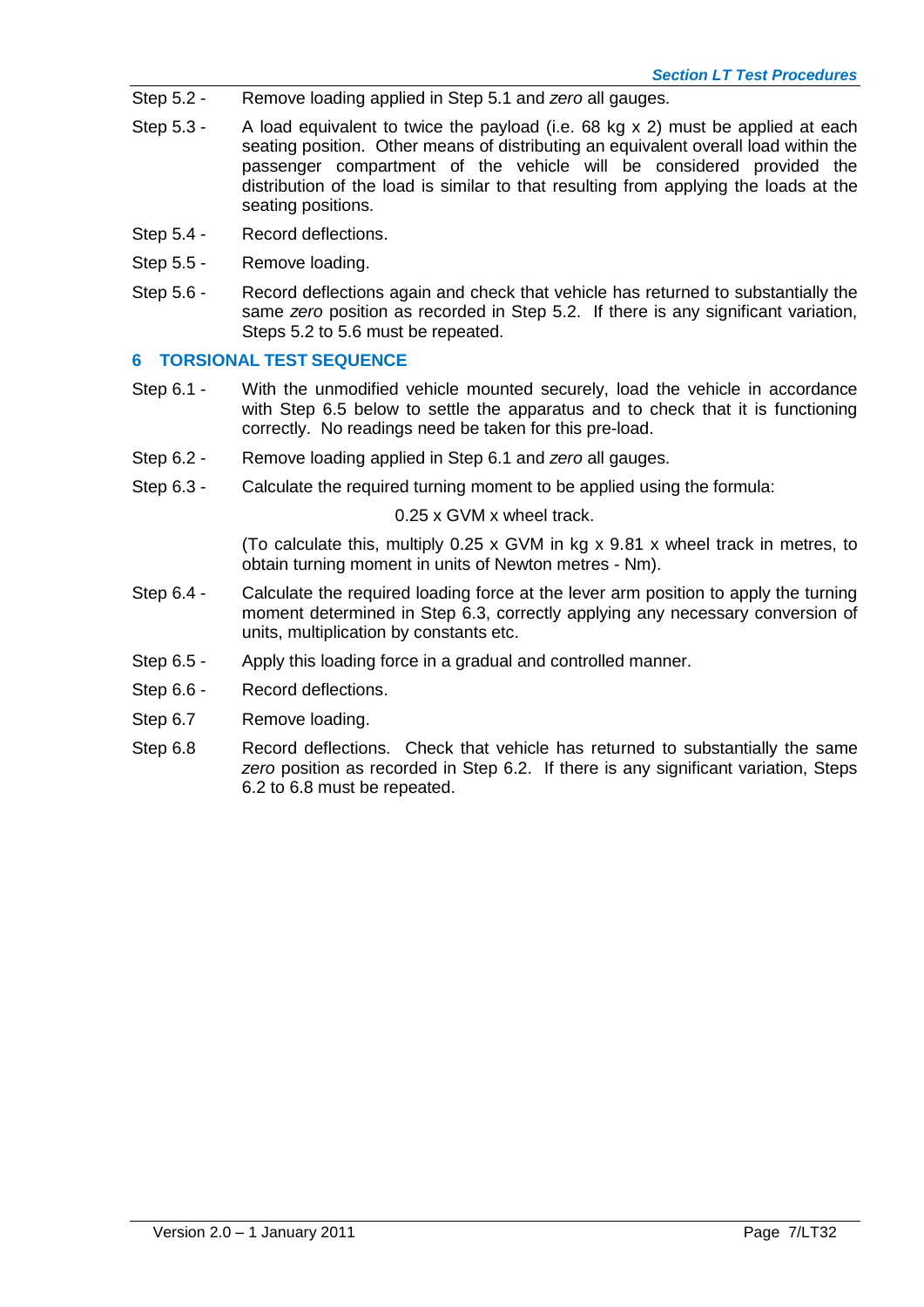#### **7 MODIFIED VEHICLE TEST PROCEDURE**

The modified vehicle is to be tested in the same manner, and with the same loads used above. Where vehicles have changes to the number of seating positions (such as limousines) the original beaming load must be evenly distributed over each seating position. The turning moment applied in the original torsion test is to be reapplied to the modified vehicle.

#### **8 DATA RECORDING**

Test data, loads, etc. are to be recorded on the standard test reporting Form No. LT1.

A graphical plot of the average of the absolute deflections of the left and right hand sides respectively at each measuring location along the wheelbase with the applied load, and again with the load removed, must be provided for both the unmodified vehicle and the modified vehicle. A plot of each vehicle's angular deflection at each measuring location along the wheelbase, with the load applied and after the load has been removed, must also be provided.

Beaming deflection plots are to be reduced to a zero datum line through points *R* and *F* to eliminate the contribution of jig movement etc. to absolute values.

Angular deflections are to be similarly reduced by subtracting the rotation measured at the *fixed end* axle line from each absolute rotation value.

#### **8.1 Validity of Torsion Test Results**

If during a torsion test it is evident that the *fixed end* rotated by more than 20% of the angular rotation of the end that was being rotated, the test must be repeated. Measures must be taken to reduce any angular rotation of the *fixed end* to less than 20% of that of the end being rotated before testing recommences.



**Figure LT1-1 Typical Location of Measuring Points**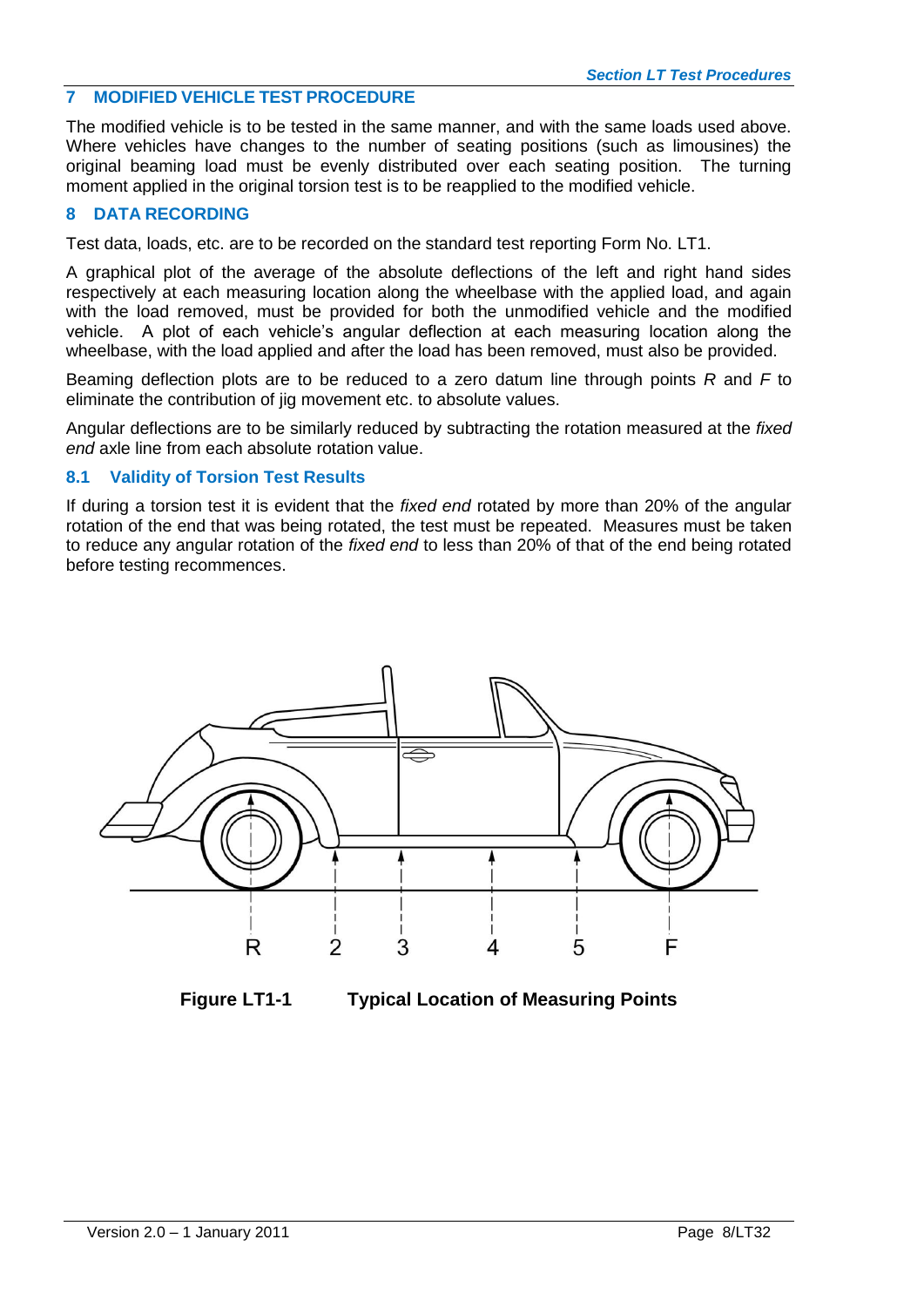

**Figure LT1-2 Typical Test Rig – Side Elevation and Location of Measuring Points**



Rollers or similar to allow transverse movement of hinge point as vehicle rotates.

**Note:** All hinged panels must be ajar during testing.

**Figure LT1-3 Typical Test Rig – Front Elevation**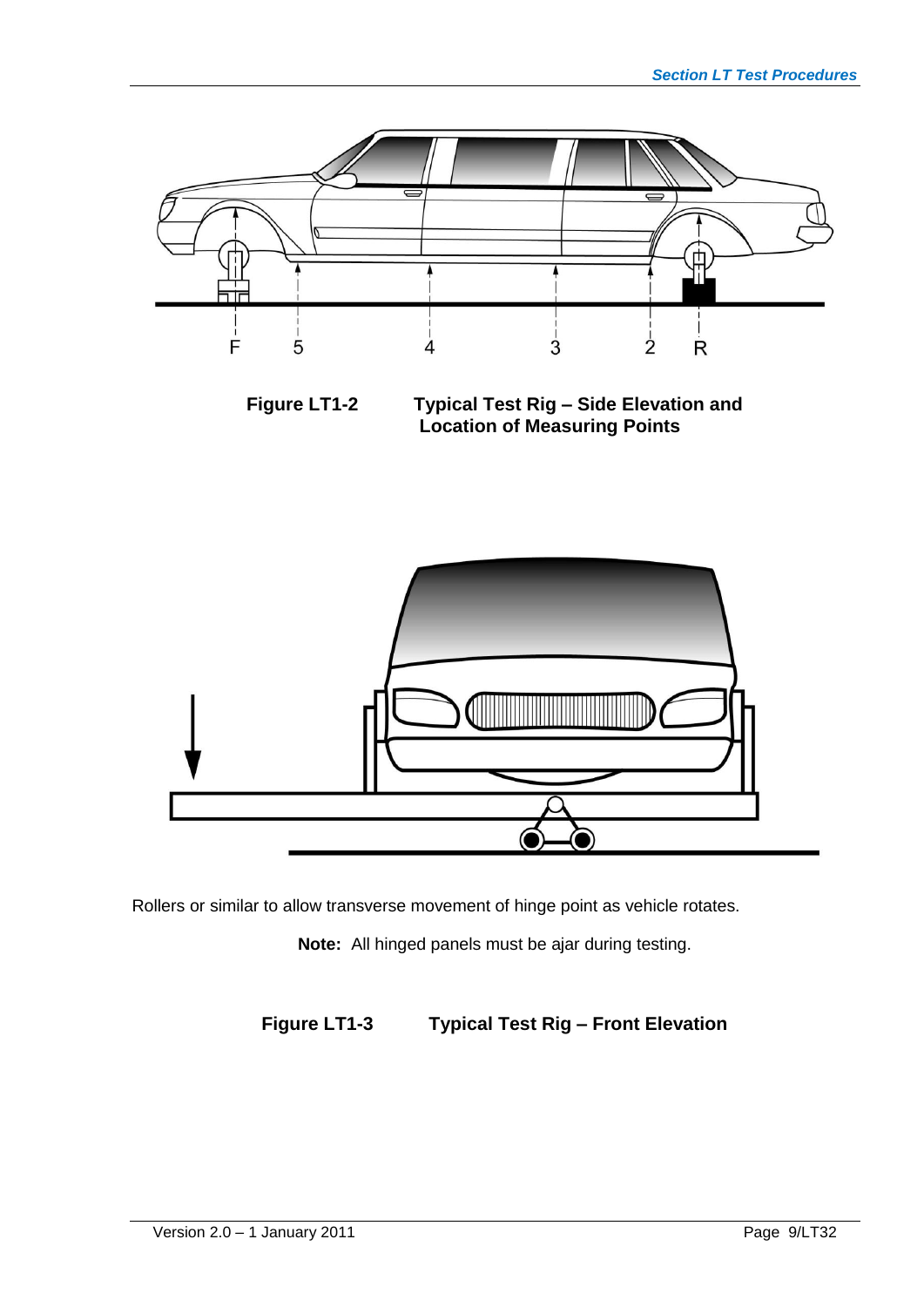#### **9 ACCEPTANCE CRITERIA**

#### **9.1 Convertible and Cabriolet Vehicles**

#### *9.1.1 Beaming strength criteria*

The average deflection of left and right hand sides from the datum line *RF* (under the maximum applied load) at any measuring position for the modified vehicle must not be greater than 1.5 times the deflection recorded for the unmodified vehicle.

#### *9.1.2 Torsional strength criteria*

The reduced angular deflections (under the maximum applied load) at any measuring position for the modified vehicle must not be greater than 1.5 times the reduced angular deflection recorded for the unmodified vehicle at the same measuring position.

#### **9.2 Extended Wheelbase Vehicles**

#### *9.2.1 Beaming strength criteria*

The beaming deflections (reduced to a zero datum line) of the modified vehicle when compared to that of the unmodified vehicle must not have increased in a proportion greater than the proportional increase in wheelbase.

#### *9.2.2 Torsional strength criteria*

The ratio of the torsional rigidity of the modified vehicle to that of the unmodified vehicle must not be lower than the ratio of the wheelbase of the unmodified vehicle to that of the modified vehicle.

#### **9.3 Individually Constructed Vehicles (ICVs)**

The structure of the ICV/Kit Car body/chassis must be such that there are no abrupt changes in the strength and stiffness of loaded sections. Abrupt changes in section must be avoided as they will produce stress concentrations and result in cracks and fatigue failure. Manufacturers should inform themselves in this respect or seek qualified assistance.

Torsional rigidity should be at least 4,000 Nm per degree over the wheelbase unless the vehicle has been professionally designed to operate at lower stiffness levels.

In any event the manufacturer of the ICV is responsible for the strength of the completed vehicle.

#### **9.4 Uniformity of Body/Chassis Rigidity - All Vehicles**

A key indication that a vehicle body/chassis will be likely to suffer from excessive flexing and fatigue cracking can be obtained from plots of the tested body/chassis deflections and rotations versus the position of the measurement points along the wheelbase. Where this plot does not exhibit essentially a straight-line, the body/chassis can be predicted to be susceptible to the aforementioned problems. The signatory must make an assessment of these plots and be satisfied that all safety concerns are addressed.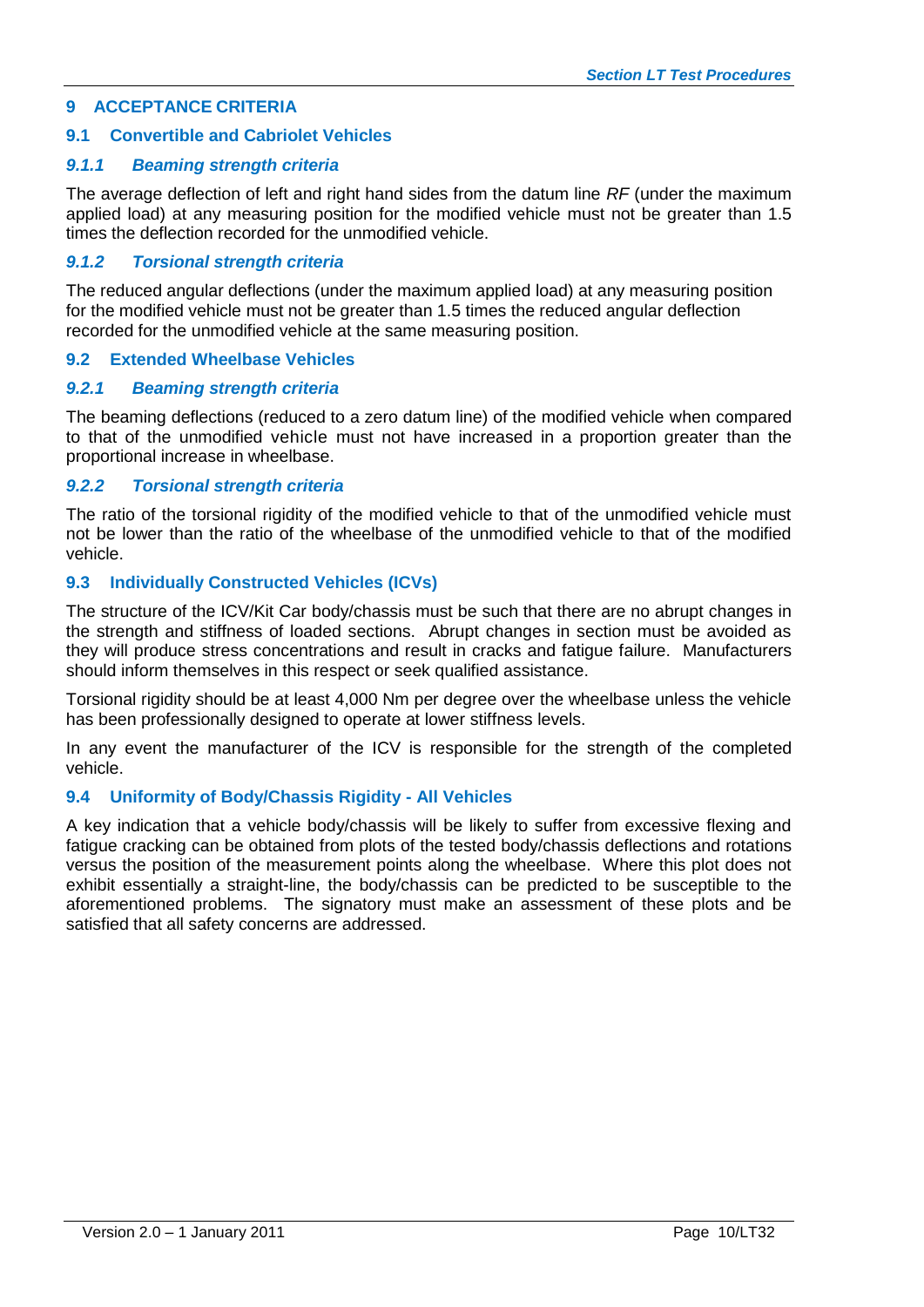## **REPORTING FORM LT1**

## **BEAMING AND TORSION TESTING - LT1**



## **Gauge Positions**

|         | <b>Longitudinal Dimensions</b> |      | <b>Transverse Dimensions</b> |  |              |  |  |
|---------|--------------------------------|------|------------------------------|--|--------------|--|--|
| $R - 2$ |                                | (mm) | RR-LR                        |  | (mm)         |  |  |
| $R - 3$ |                                | (mm) | $R2 - L2$                    |  | (mm)         |  |  |
| $R - 4$ |                                | (mm) | $R3 - L3$                    |  | (mm)         |  |  |
| $R - 5$ |                                | (mm) | R4 - L4                      |  | (mm)         |  |  |
| $R - F$ |                                | (mm) | R5 - L5                      |  | $\pmb{(mm)}$ |  |  |
|         |                                |      | RF - LF                      |  | mm)          |  |  |

#### **BEAMING TEST**

| Gauge           |      | Deflection-Load applied (mm) |      |        |         |                                            |      |               |             | Deflection-Load removed (mm) |         |
|-----------------|------|------------------------------|------|--------|---------|--------------------------------------------|------|---------------|-------------|------------------------------|---------|
| <b>Position</b> |      |                              |      |        |         |                                            |      |               |             |                              |         |
|                 | Left | Right                        | Left | Right  | Average |                                            | Left | Right         | Left        | Right                        | Average |
|                 |      |                              | red* | red*   | red*    |                                            |      |               | red*        | red*                         | red*    |
| R               |      |                              | 0    | 0      | 0       |                                            |      |               | $\mathbf 0$ | 0                            | 0       |
| 2               |      |                              |      |        |         |                                            |      |               |             |                              |         |
| 3               |      |                              |      |        |         |                                            |      |               |             |                              |         |
| 4               |      |                              |      |        |         |                                            |      |               |             |                              |         |
| 5               |      |                              |      |        |         |                                            |      |               |             |                              |         |
| F               |      | $\mathbf{r} = \mathbf{r}$    |      | $\sim$ | .       | $\mathbf{r}$ , and the set of $\mathbf{r}$ |      | $\sim$ $\sim$ | $\cdot$ $-$ |                              |         |

*\*Deflections reduced to datum line through points R and F.*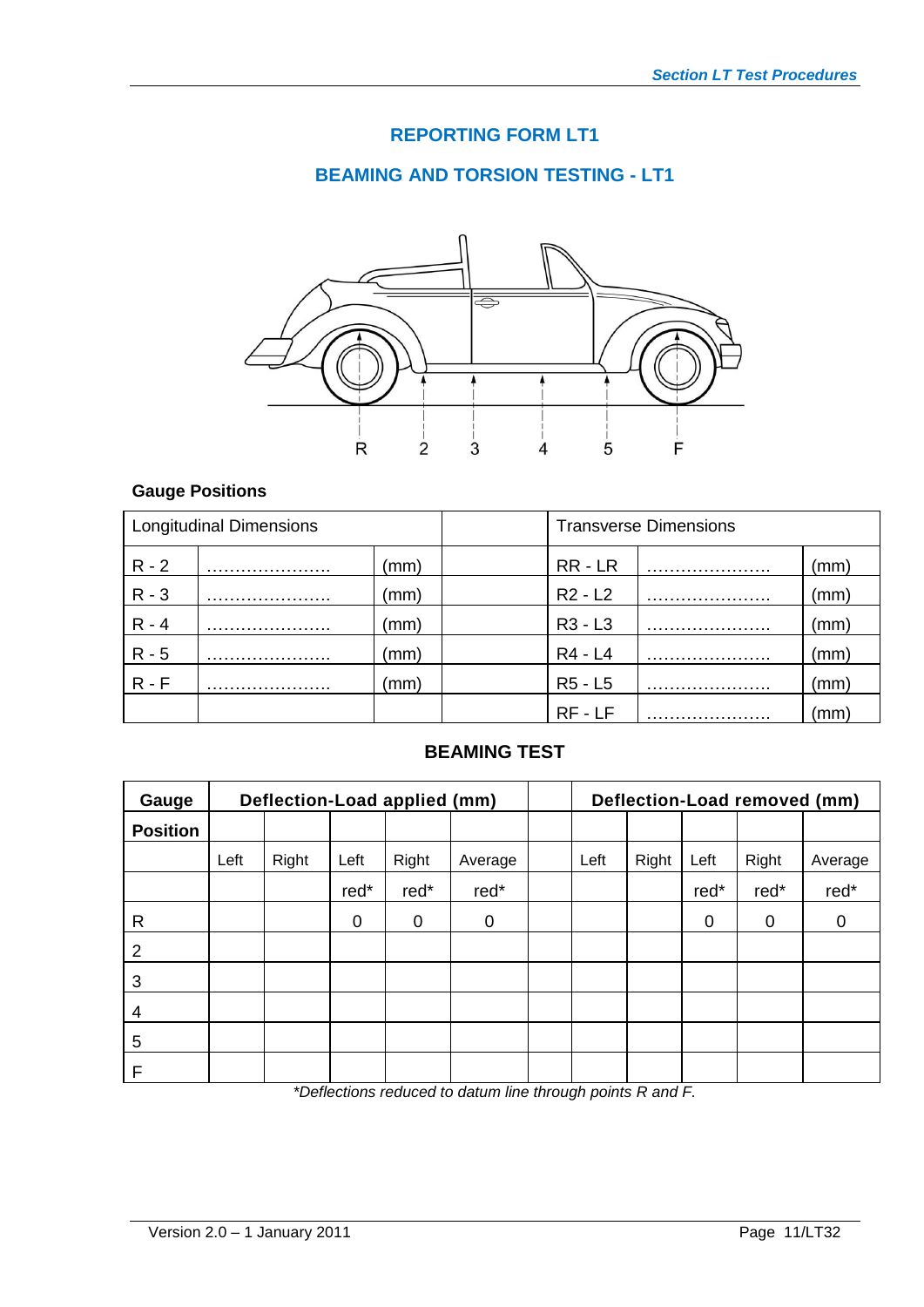## **TORSIONAL TEST**

| Gauge<br><b>Positio</b><br>n |              |               | Load applied (mm) |                                |              |               | Load removed (mm) |                                |
|------------------------------|--------------|---------------|-------------------|--------------------------------|--------------|---------------|-------------------|--------------------------------|
|                              | Deflection   |               | Rotation          | Rotation<br>reduced<br>$\star$ | Deflection   |               | Rotation          | Rotation<br>reduced<br>$\star$ |
|                              | Left<br>(mm) | Right<br>(mm) | $(^\circ)$        | $(^\circ)$                     | Left<br>(mm) | Right<br>(mm) | $(^\circ)$        | $(^\circ)$                     |
| $\mathsf{R}$                 |              |               |                   | $0^{\circ}$                    |              |               |                   | $0^{\circ}$                    |
| $\overline{2}$               |              |               |                   |                                |              |               |                   |                                |
| 3                            |              |               |                   |                                |              |               |                   |                                |
| $\overline{4}$               |              |               |                   |                                |              |               |                   |                                |
| 5                            |              |               |                   |                                |              |               |                   |                                |
| $\mathsf F$                  |              |               |                   |                                |              |               |                   |                                |

\*Rotations reduced by subtracting rotation in rear plane LR-RR.

## **Loading Details**

| <b>Beaming Deflection</b>          |  |
|------------------------------------|--|
| <b>Vehicle Mass</b>                |  |
| <b>Number of Seating Positions</b> |  |
| <b>Total Load Applied</b>          |  |
|                                    |  |
| Torsion                            |  |
| Vehicle Track - Front              |  |
| Rear                               |  |
| <b>Load Applied</b>                |  |
| Moment Arm                         |  |
| (from vehicle centre line)         |  |
| Applied moment                     |  |
|                                    |  |

Ξ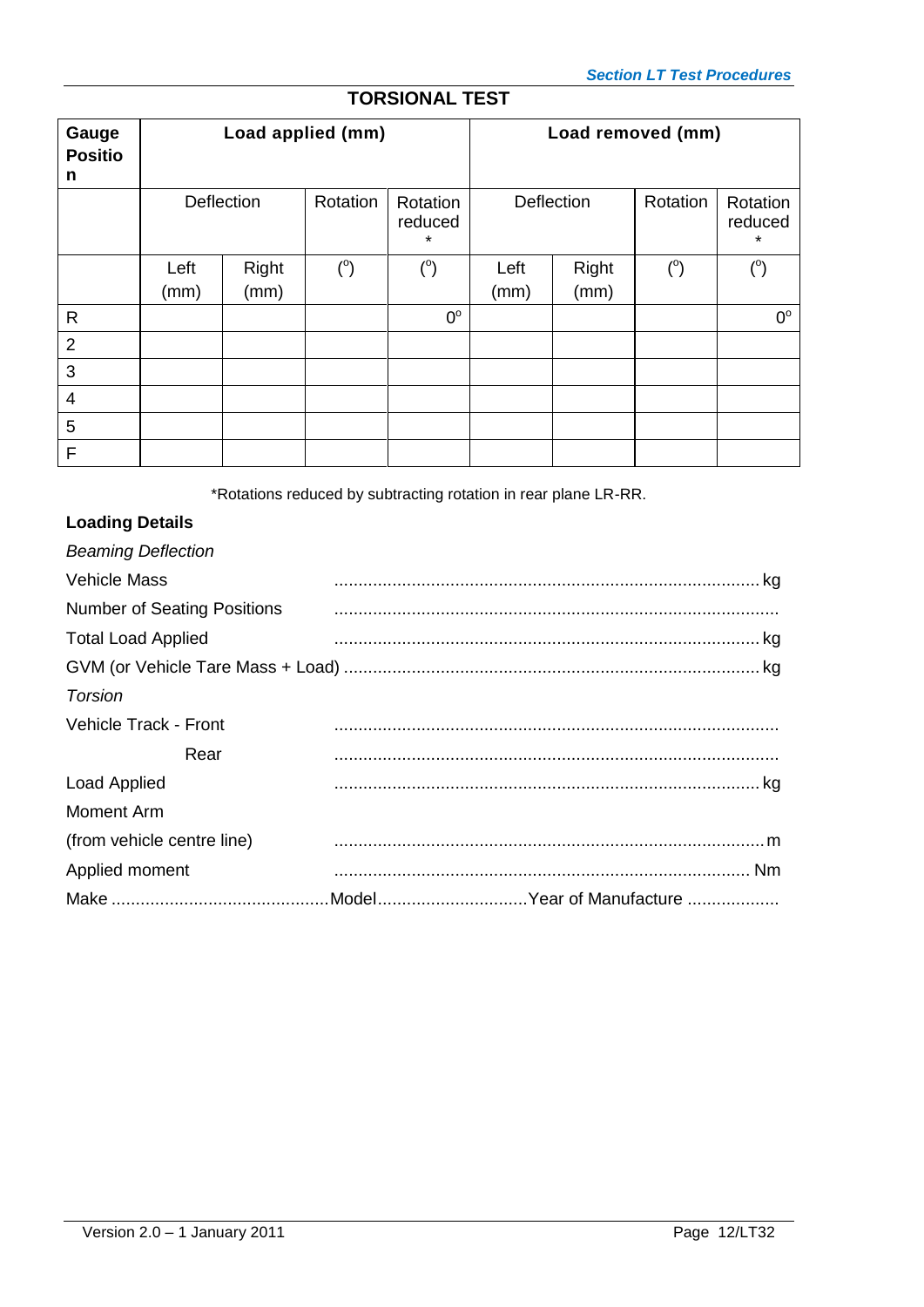#### **Section LT Test Procedures**



(Spaced between R and F in plot in same ratio as<br>of positions along tested vehicle wheelbase).

## **NOTES**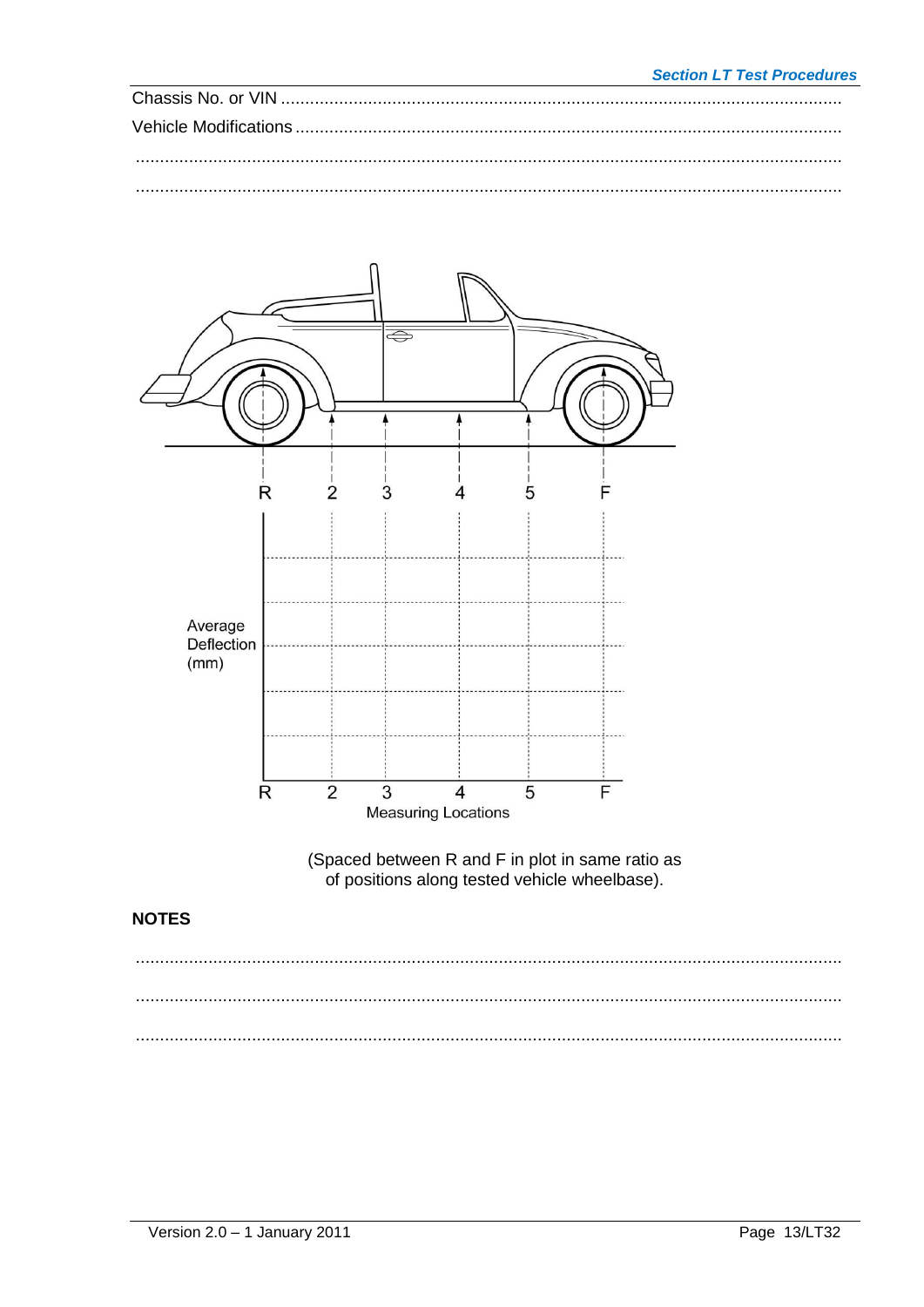

**Signatory's Signature: …………………………….. Date: ………………………………….…**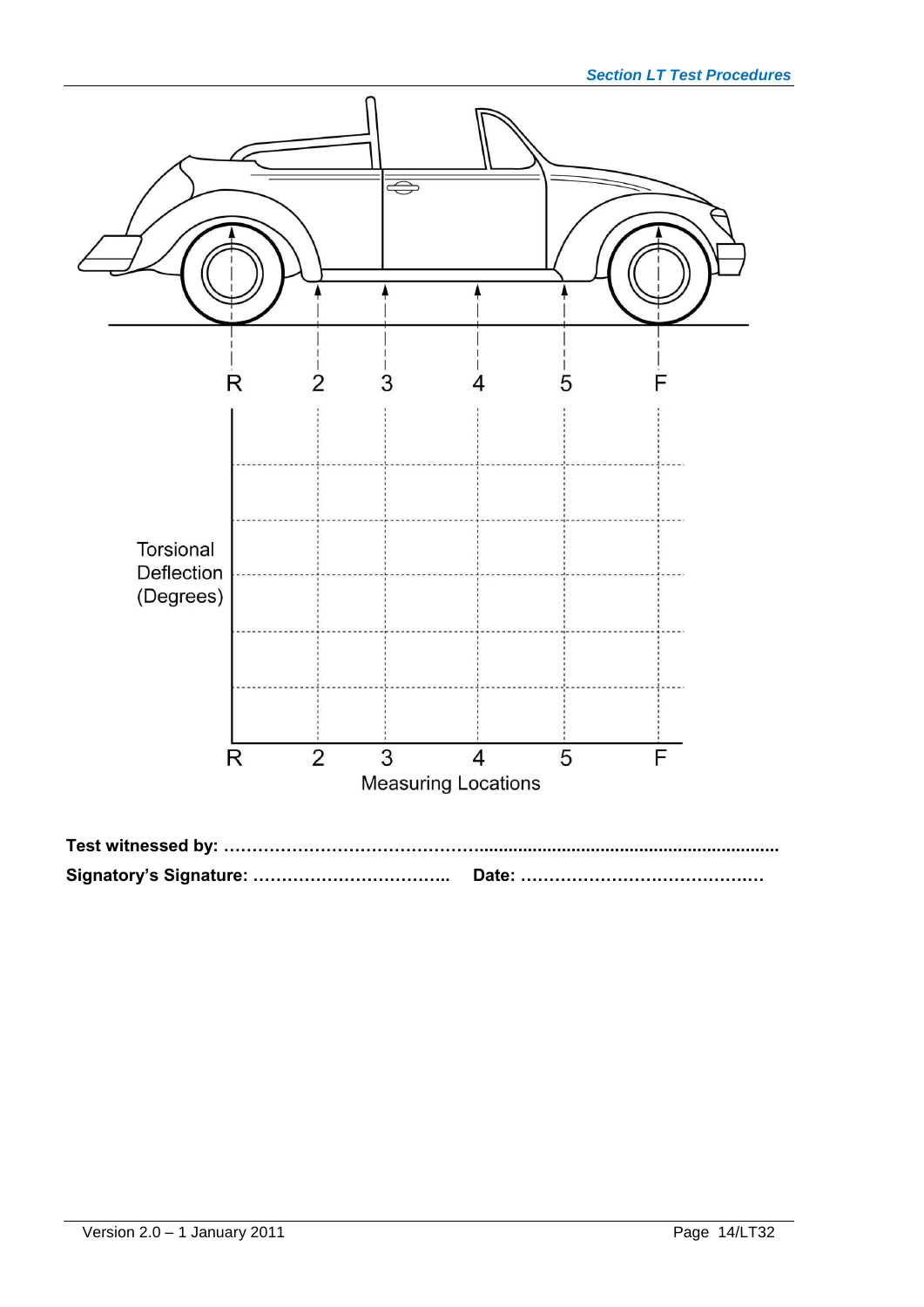## **CHECKLIST LT1**

## **BEAMING AND TORSION TESTING**

## **CODE LT1**

(N/A=Not Applicable, Y=Yes, N=No)

| 1.  | <b>TEST PROCEDURES</b>                                                                                                                                                                                                                                   |   |   |
|-----|----------------------------------------------------------------------------------------------------------------------------------------------------------------------------------------------------------------------------------------------------------|---|---|
| 1.1 | Has the Gross Vehicle Mass (GVM) of the unmodified<br>vehicle been ascertained, by reference to manufacturer's<br>data or by calculation?                                                                                                                | Y | N |
|     | (In the case of a passenger vehicle, the payload must be at<br>least 68 kg for each seating position)                                                                                                                                                    |   |   |
| 2.  | <b>JIG MEASUREMENTS</b>                                                                                                                                                                                                                                  |   |   |
| 2.1 | Is the vehicle to be tested mounted through the hubs with<br>springs or dampers etc. made incompressible or replaced<br>by spacers?                                                                                                                      | Y | N |
| 2.2 | Are the deflections to be measured at the points shown in<br>Figures LT1-1 and LT1-2?                                                                                                                                                                    | Y | N |
| 3.  | <b>BEAMING AND TORSIONAL TEST PROCEDURE</b>                                                                                                                                                                                                              |   |   |
| 3.1 | Has the unmodified vehicle been tested in accordance with<br>the details outlined in the General Requirements section?                                                                                                                                   | Y | N |
| 3.2 | Has the modified vehicle been tested in the same manner<br>as the unmodified vehicle?                                                                                                                                                                    | Y | N |
|     | Note: All hinged panels are to be ajar at all times and fuel<br>tank filled to 75% capacity during testing.                                                                                                                                              |   |   |
| 4.  | <b>DATA RECORDING</b>                                                                                                                                                                                                                                    |   |   |
| 4.1 | Have all test data, loads etc. been recorded on the<br>standard testing reporting forms?                                                                                                                                                                 | Y | N |
| 4.2 | Has a graphical plot of the average of the deflection on the<br>left and right hand sides of each measuring location along<br>the wheelbase with the load applied and again with the<br>load removed been provided for the vehicle, where<br>applicable? |   | N |
| 4.3 | Has a plot of the vehicle's angular deflection at each<br>measuring location along the wheelbase with the load<br>applied and again with the load removed also been<br>provided, where applicable?                                                       | Y | N |

[Continued overleaf]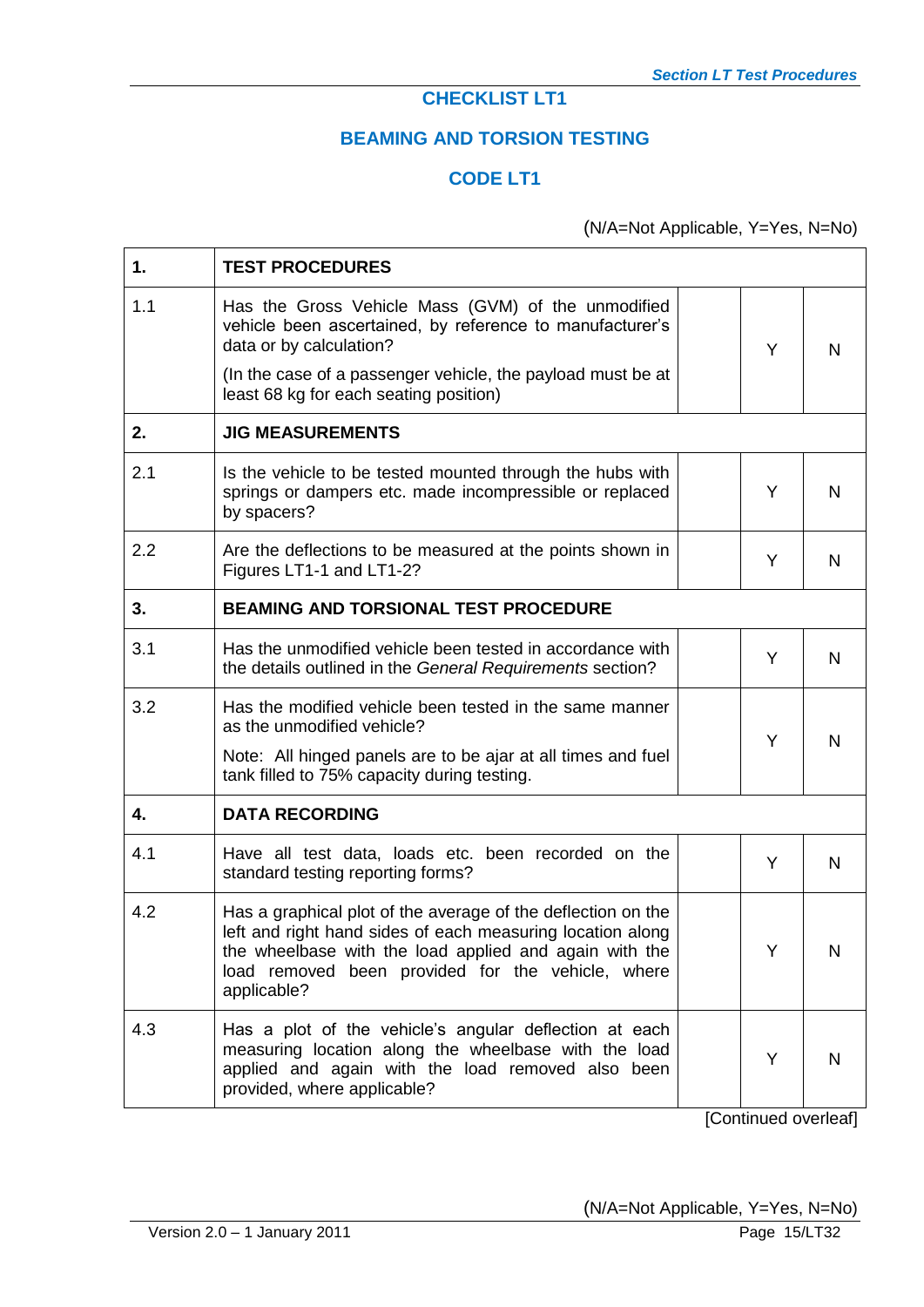| 4.4 | Have any beaming deflection plots been reduced to a zero<br>datum line through points $R$ and $F$ to eliminate the<br>contribution of jig movement etc. in absolute values? | Υ |  |
|-----|-----------------------------------------------------------------------------------------------------------------------------------------------------------------------------|---|--|
| 4.5 | Have any angular deflections been similarly reduced by<br>subtracting the rotation measured at the vehicle fixed end<br>axle line from each absolute rotation value?        |   |  |
| 5.  | <b>ACCEPTANCE CRITERIA</b>                                                                                                                                                  |   |  |
| 5.1 | Do the beaming deflections of the modified vehicle meet<br>the acceptable criteria guidelines?                                                                              | Υ |  |
| 5.2 | Do the torsional deflections of the modified vehicle meet<br>the acceptable criteria guidelines?                                                                            | Y |  |
| 5.3 | Are the plots of the beaming and torsional deflections<br>along the wheelbase of the modified vehicle to the<br>satisfaction of the Signatory?                              |   |  |

**Note:** If the answer to any question is **No (N)**, the testing cannot be certified under Code LT1.

| <b>Vehicle Test Condition</b>                    | (tick appropriate box)   |  |
|--------------------------------------------------|--------------------------|--|
| As originally manufactured<br>(Pre-modification) | Post modification $\Box$ |  |

## **Design Details:**

If the vehicle was tested in modified form, indicate Drawing Nos. to which it was constructed or the Signatory who certifies the design.

[Continued overleaf]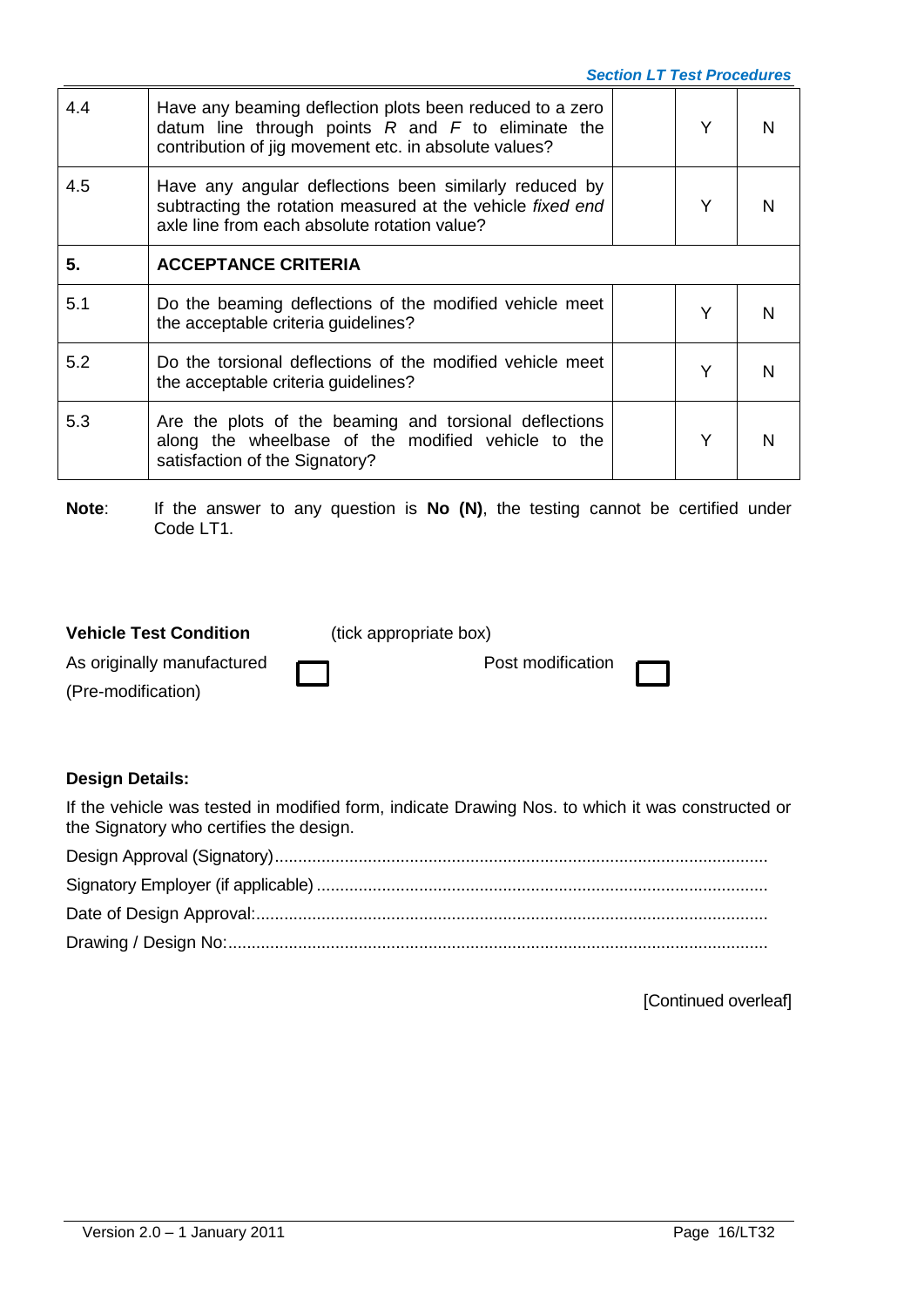| <b>CERTIFICATION DETAILS</b>                         |  |  |  |  |  |              |  |  |  |  |  |                                      |             |  |  |  |
|------------------------------------------------------|--|--|--|--|--|--------------|--|--|--|--|--|--------------------------------------|-------------|--|--|--|
| <b>Make</b>                                          |  |  |  |  |  | <b>Model</b> |  |  |  |  |  | <b>Year of</b><br><b>Manufacture</b> |             |  |  |  |
| <b>VIN</b>                                           |  |  |  |  |  |              |  |  |  |  |  |                                      |             |  |  |  |
| <b>Chassis Number</b><br>(If applicable)             |  |  |  |  |  |              |  |  |  |  |  |                                      |             |  |  |  |
| <b>Brief Description of</b><br><b>Modification/s</b> |  |  |  |  |  |              |  |  |  |  |  |                                      |             |  |  |  |
| <b>Vehicle Modified By</b>                           |  |  |  |  |  |              |  |  |  |  |  |                                      |             |  |  |  |
| <b>Certificate Number</b><br>(If applicable)         |  |  |  |  |  |              |  |  |  |  |  |                                      |             |  |  |  |
| <b>Vehicle Certified By (Print)</b>                  |  |  |  |  |  |              |  |  |  |  |  |                                      |             |  |  |  |
| <b>Signatory's Employer</b><br>(If applicable)       |  |  |  |  |  |              |  |  |  |  |  |                                      |             |  |  |  |
| <b>Signatory's Signature</b>                         |  |  |  |  |  |              |  |  |  |  |  |                                      | <b>Date</b> |  |  |  |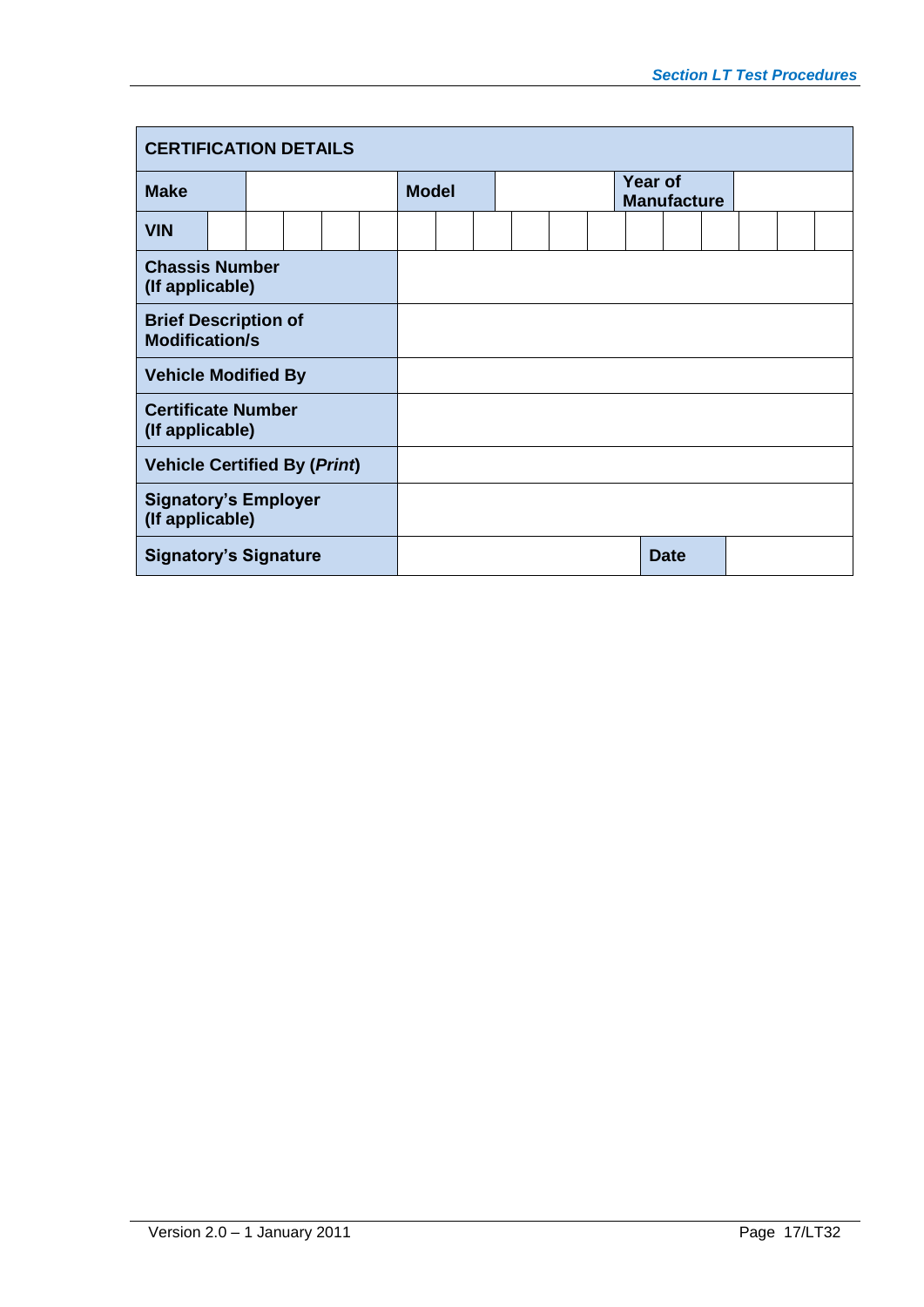#### **LANE-CHANGE MANOEUVRE TEST**

#### **CODE LT2**

#### **SCOPE AND FIELD OF APPLICATION**

The intent of these testing procedures is to subjectively determine the road holding ability and handling characteristics of vehicles that are required to be tested by other Sections of VSB 14. Testing is usually called for when vehicles are modified in such a way as to cause a significant change in the height of a vehicle's centre of mass, and/or a significant change in the longitudinal centre of mass, such that it affects the way a vehicle handles.

These tests are applicable only to vehicles with a Gross Vehicle Mass (GVM) up to and including 3.5 tonne.

The test must be carried out by an experienced test driver, who is required to produce a written report on the handling characteristics of the vehicle. Only when the owner can demonstrate prior experience as a test driver can he or she test his or her own vehicle. Since these are subjective tests, it is not sufficient for the driver to have negotiated the test successfully - the driver must also be confident that the vehicle was safe to drive.

The test procedure utilises the test track described in the following International Organization for Standardization (ISO), International Standard.

ISO *Technical Report 3888-1:1999- Passenger cars - Test Track for a Severe Lane-Change Manoeuvre – Part 1: Double lane change test.*

The procedure consists of driving a vehicle through a set track that simulates an emergency lane-change manoeuvre. The vehicle is driven from its initial lane to another lane (parallel to the initial lane), then returning to the initial lane. The length of each track section remains constant whilst the track width is a function of the test vehicle width.

The lane-change testing must be conducted under the guidance of a Signatory.

The lane-change track must be negotiated by skilled drivers with automotive road testing experience.

Copies of the ISO standard are available from Standards Australia or SAI Global.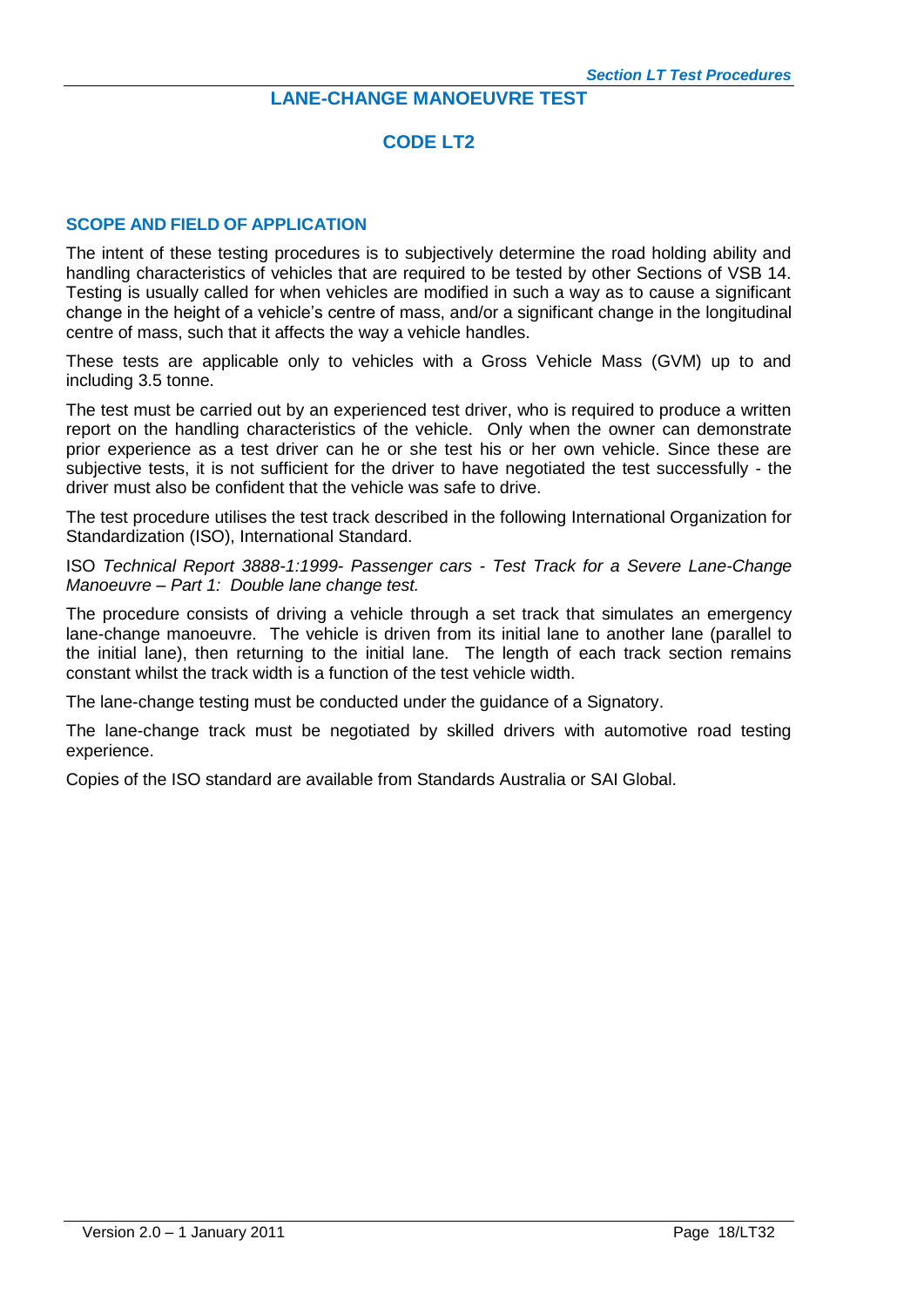## **1 TEST CONDITIONS**

### **1.1 Lane-Change Track Dimensions**

The dimensions of the track are specified in the appropriate ISO standard. Individual track segment length dimensions remain the same whilst track width varies according to the width of vehicle under test (refer Table LT2-1).

The overall length of the track must be 125m.

| <b>Track Section</b>          | <b>Length of Section (Metres)</b> | <b>Section Width (Metres)</b> |  |  |  |  |  |  |  |  |
|-------------------------------|-----------------------------------|-------------------------------|--|--|--|--|--|--|--|--|
|                               | 15.0                              | 1.1 x vehicle width plus 0.25 |  |  |  |  |  |  |  |  |
| 2                             | 30.0                              |                               |  |  |  |  |  |  |  |  |
| 3                             | 25.0                              | 1.2 x vehicle width plus 0.25 |  |  |  |  |  |  |  |  |
| 4                             | 25.0                              |                               |  |  |  |  |  |  |  |  |
| 5                             | 15.0                              | 1.3 x vehicle width plus 0.25 |  |  |  |  |  |  |  |  |
| 6                             | 15.0                              | 1.3 x vehicle width plus 0.25 |  |  |  |  |  |  |  |  |
| <b>Lane Offset 3.5 metres</b> |                                   |                               |  |  |  |  |  |  |  |  |

**Note**: *Vehicle width* means the overall width of the vehicle, but not including rear vision mirrors.

## **1.2 Marking of the Lane-Change Track**

The lane change track must be marked with cones complying with Figure LT2-1 and placed at the points specified in Figure LT2-2. The track limits must be tangential to the base circles of the cones.

The measuring distance for calculating average speed starts at the beginning of track section 1 and finishes at the end of track section 5 (refer to Figure LT2-2 for location of track sections).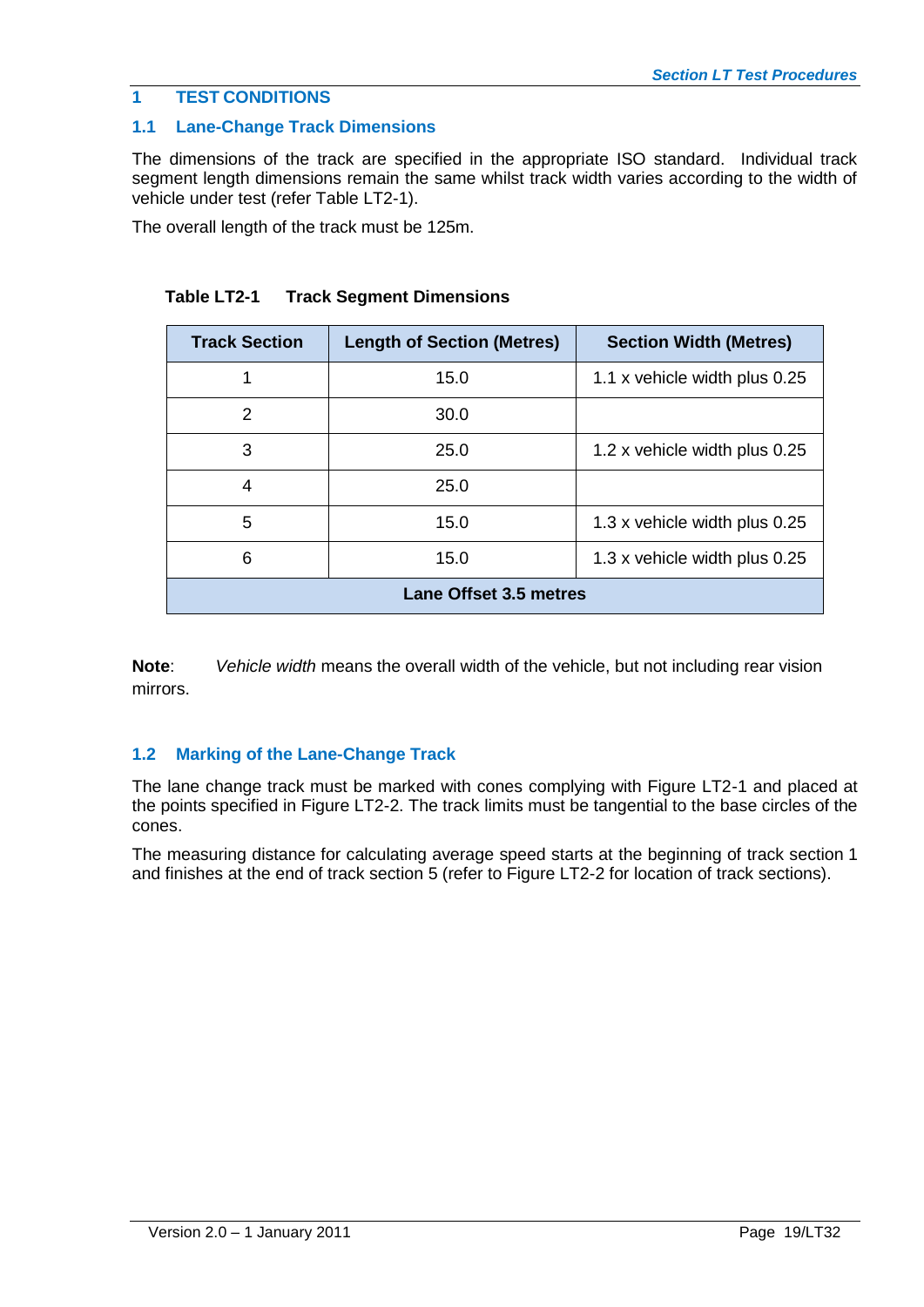





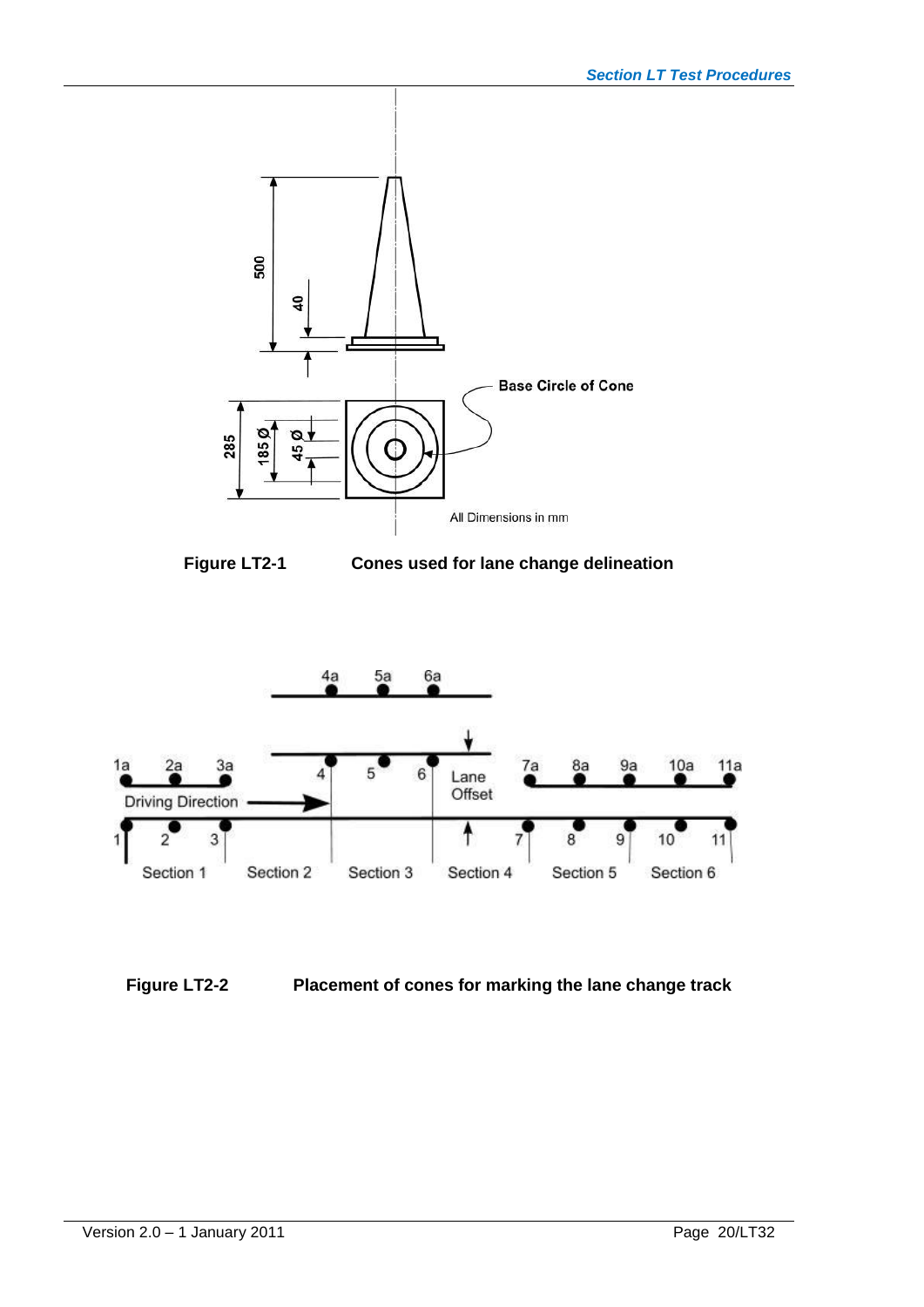#### **1.3 Track Surface**

The surface must be sealed, dry and as hard and as planar as possible.

The test surface must be free of loose material and must have anti-skid properties of sufficient value to prevent the vehicle from skidding during the test.

Longitudinal deviation from horizontal must not be more than 1 degree.

Transverse deviation from horizontal must not be more than 2 degrees.

#### **1.4 Ambient Conditions**

Wind speed must not exceed 3 m/s (11 km/h).

#### **1.5 Vehicle** *Test Tare Mass*

The test vehicle must be equipped with all optional equipment that is likely to increase the tare mass of the vehicle. The vehicle must also have full complements of:

- Lubricants:
- Coolant (if needed);
- Washer fluid; and
- Fuel (tank to be filled to at least 90% of the capacity specified by the manufacturer).

If offered as standard equipment, the following equipment must also be included in the vehicle:

- Spare wheel;
- Fire extinguisher;
- Wheel chocks: and
- Standard tool-kit.

The mass of a vehicle equipped as described above, is the *test tare mass*.

**Note**: For convenience of testing or in cases where an item of standard equipment is missing, an equivalent mass may be used in place of a missing item – e.g. a spare tyre and rim weighing 20 kg may be replaced with a 20 kg sand bag provided it is located in the spare wheel well during testing.

#### **1.6 Test Mass**

The vehicle must be tested under both loading conditions described in 1.6.1 and 1.6.2 below, unless the Signatory is able to provide evidence that one test is sufficient.

In no case must the permissible axle loads be exceeded.

Masses must be placed in such a way so as not to substantially alter the vehicle's moment of inertia around the vertical axis.

#### *1.6.1 Vehicle Test Mass 1*

The *test tare mass* plus the mass of the driver. To meet this requirement the driver must weigh at least 68 kg. In the case where the driver's mass is less than 68 kg, additional mass must be added to account for the difference in mass between the driver's actual mass and 68 kg.

#### *1.6.2 Vehicle Test Mass 2*

#### *For passenger vehicles:*

As per *Vehicle Test Mass 1*, plus:

- 68 kg x number of seats in the passenger compartment, and
- 13.6 kg x number of seats, uniformly distributed over the luggage compartments.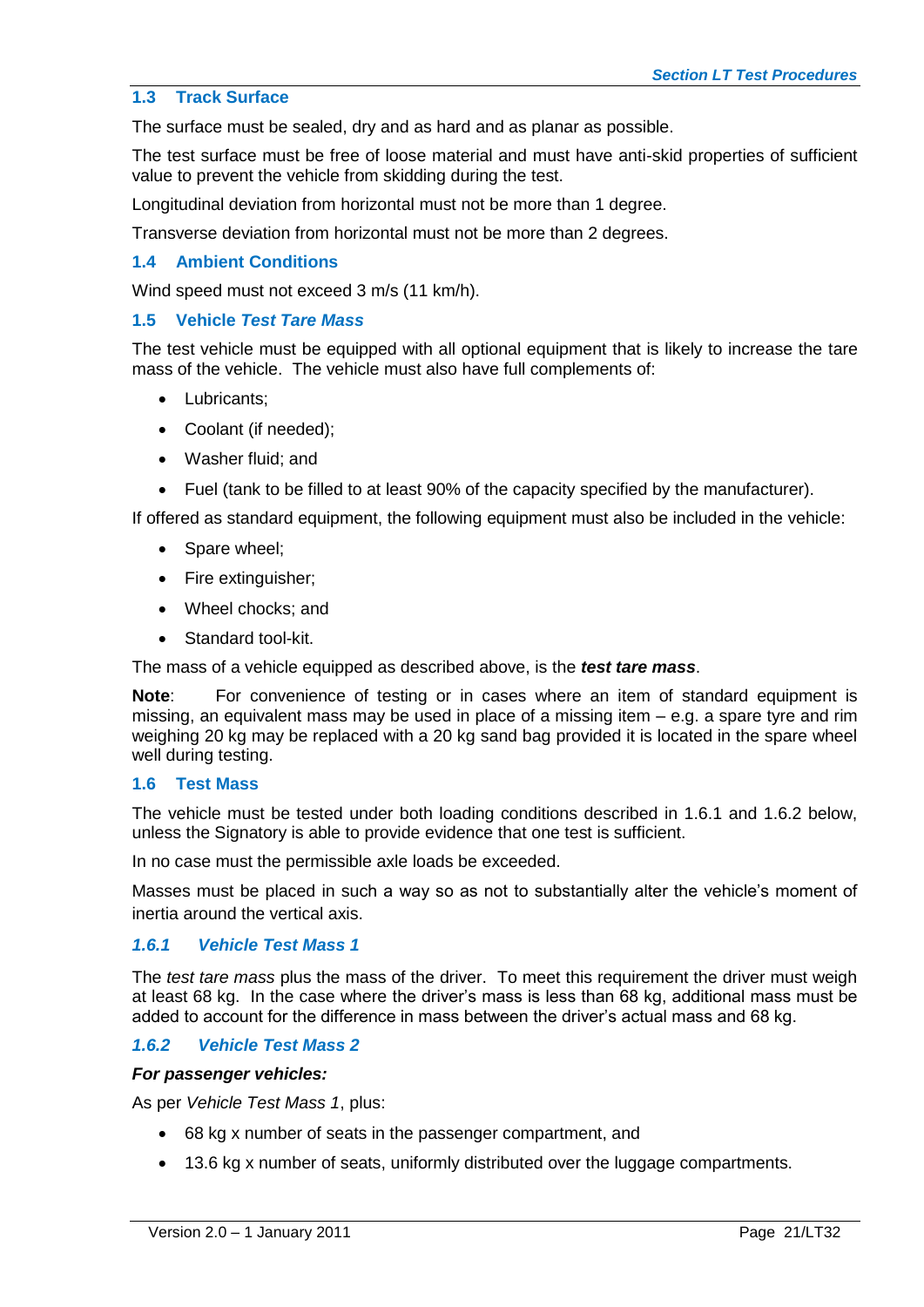Loading of the passenger compartment must be such that wheel loads obtained correspond to wheel loads obtained with loading each seat with 68 kg at its *H* point. Masses used for loading may be placed on the passenger compartment floor.

#### *For goods carrying vehicles:*

As per *Vehicle Test Mass 1* plus sufficient ballast, uniformly distributed over the goods carrying area, to load the vehicle to its GVM.

#### *1.6.3 Security of Test Mass*

The *vehicle test mass* and any additional test mass used in conformity with sub-section 1.5 must be well secured so that there is no likelihood of any part of the load moving while the vehicle is being tested. Items required to be left in the vehicle by sub-section 1.5 must also be safely stowed or restrained.

Any other loose items within the vehicle, including the boot, that are not essential to the test must be removed from the vehicle before testing commences.

#### **1.7 Tyre Specifications and Condition**

The tyres used during the test must be the tyres specified in the application to modify the vehicle. The tyres must be inflated to the recommended tyre pressure for the vehicle under test and must be checked before undertaking the test.

#### **1.8 Vehicle Condition**

The vehicle must be thoroughly checked and found to be roadworthy before it is subjected to the lane change test. Particular attention must be paid to the condition of brakes, tyres, steering and wheel alignment. The vehicle must not undergo testing until any faults that are found are satisfactorily repaired.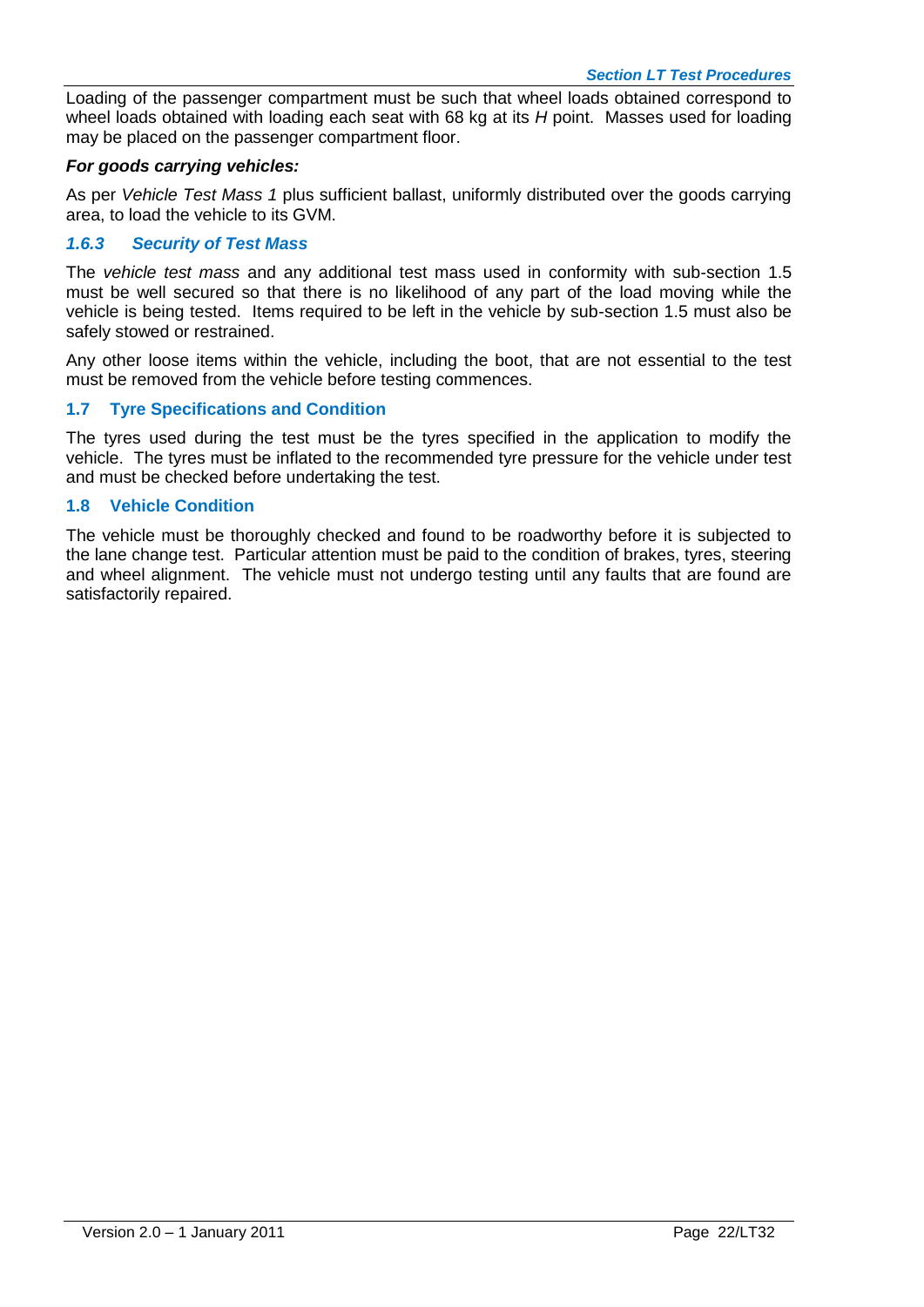### **2 TEST PROCEDURES**

#### **2.1 Vehicle Pre-Conditioning**

Prior to commencing the test, the subject vehicle must be driven by the test driver to assess whether the vehicle displays any unsatisfactory characteristics and for the driver to familiarise himself/herself with the vehicle and its controls.

At this stage the test driver may refuse to drive the vehicle through the test track if the test driver is not satisfied that the vehicle is in a suitable condition.

#### **2.2 Test**

The test must be conducted by an experienced and skilled driver (the *test driver*).

To ensure the safety of all concerned, the driver should commence testing at a speed not exceeding 80 km/h. Test speeds can then be incrementally increased up to the *maximum test speed* as the *test driver* and Signatory deem it safe to do so. The test speed increments must not exceed +5 km/h.

*Maximum test speed* must be the lowest of the following:

- 110 km/h +/- 3 km/h for all MA vehicles and all passenger cars; or
- $\cdot$  100 km/h  $+/-$  3 km/h for all other vehicles; or
- the maximum speed the vehicle is allowed to be driven either by a limitation in regulation, condition of registration, condition of permit or posted speed limit for the vehicle in question.

A Registration Authority may set a lower speed for a specific vehicle where the design, construction or use of the vehicle warrants special consideration.

The vehicle must be driven through the lane-change track according to the following conditions:

- The vehicle must be driven into the designated test track at the maximum test speed for the vehicle and the exit speed must be stated in the test report;
- Over the test course the throttle position should be held as steady as possible and the gear position engaged during the test must be stated in the test report; and
- A successful pass through the lane-change track requires that none of the cones be displaced during the test.

#### **3 SUBJECTIVE ASSESSMENT**

Further to the above test, a subjective report assessing the overall handling characteristics of the subject vehicle must be prepared by the *test driver*. The assessment must include the general handling of the vehicle up to legal speed limits, not just its performance in the lane change test.

The *test driver* must consider the degree of difficulty encountered in achieving a successful pass through the lane-change track and may recommend that the vehicle fails the test even though the vehicle may have been driven through the test track at the maximum test speed if the *test driver* considers the vehicle was difficult to control during the test and would be unsafe in the hands of a driver who is not an experienced test driver.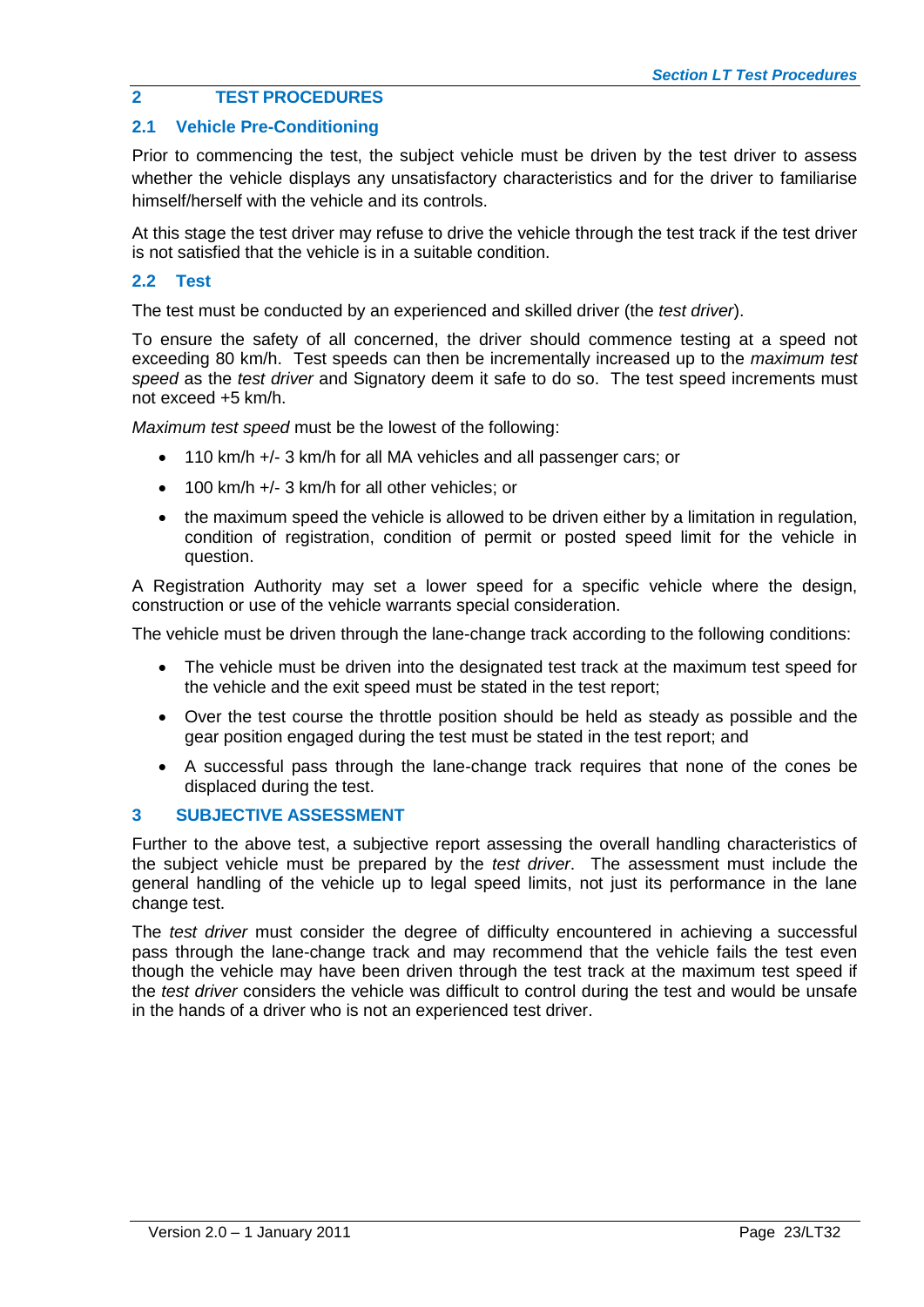## **CHECKLIST LT2**

## **LANE-CHANGE MANOEUVRE TEST**

## **CODE LT2**

## (N/A=Not Applicable, Y=Yes, N=No)

| 1.  | <b>TESTING CONDITIONS</b>                                                                                                                                                |   |   |
|-----|--------------------------------------------------------------------------------------------------------------------------------------------------------------------------|---|---|
| 1.1 | Has the vehicle been tested on a lane change track with the<br>dimensions and gradients complying with the requirements<br>outlined in sub-section 2 Testing Conditions? | Y | N |
| 1.2 | Has the vehicle been tested with the mass of the vehicle<br>complying with the requirements outlined in sub-section 1.6<br>Test Mass?                                    | Y | N |
| 2.  | <b>TEST PROCEDURES</b>                                                                                                                                                   |   |   |
| 2.1 | Has the vehicle been tested in accordance with the test<br>procedures outlined in sub-section 2 Test Procedures?                                                         | Y | N |
| 3.  | <b>ASSESSMENT</b>                                                                                                                                                        |   |   |
| 3.1 | Did the vehicle successfully complete the course without<br>dislodging any cones?                                                                                        | Y | N |
| 3.2 | Was the driver satisfied the vehicle was safe to drive?                                                                                                                  | Y | N |
| 3.3 | Has an assessment report been prepared?                                                                                                                                  | Y | N |

**Note**: If the answer to any question is **N (No)**, the testing cannot be certified under Code LT2.

[Continued overleaf]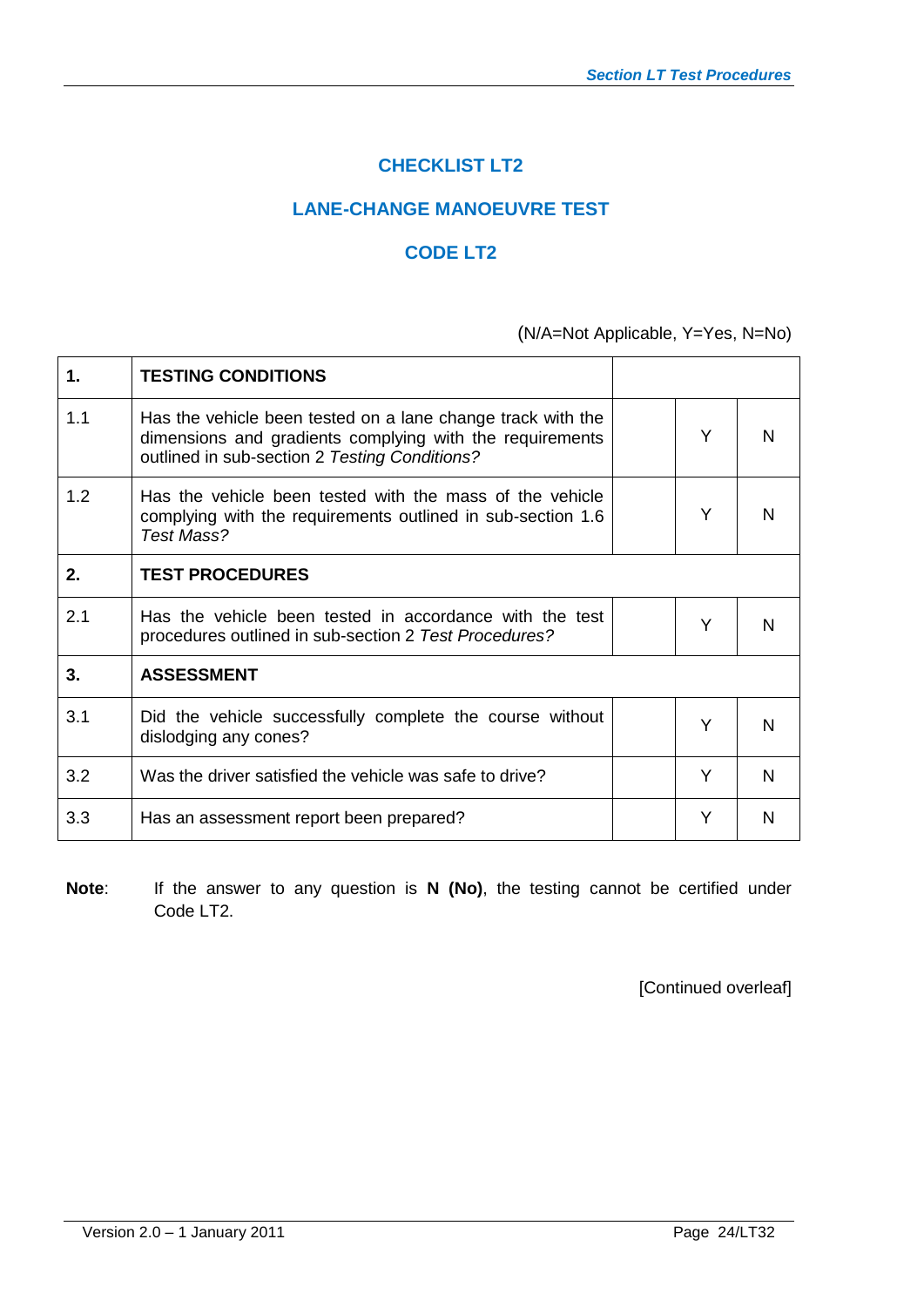| <b>CERTIFICATION DETAILS</b>                         |  |  |  |              |  |  |  |  |  |                               |  |  |             |  |  |  |  |  |
|------------------------------------------------------|--|--|--|--------------|--|--|--|--|--|-------------------------------|--|--|-------------|--|--|--|--|--|
| <b>Make</b>                                          |  |  |  | <b>Model</b> |  |  |  |  |  | Year of<br><b>Manufacture</b> |  |  |             |  |  |  |  |  |
| <b>VIN</b>                                           |  |  |  |              |  |  |  |  |  |                               |  |  |             |  |  |  |  |  |
| <b>Chassis Number</b><br>(If applicable)             |  |  |  |              |  |  |  |  |  |                               |  |  |             |  |  |  |  |  |
| <b>Brief Description of</b><br><b>Modification/s</b> |  |  |  |              |  |  |  |  |  |                               |  |  |             |  |  |  |  |  |
| <b>Vehicle Modified By</b>                           |  |  |  |              |  |  |  |  |  |                               |  |  |             |  |  |  |  |  |
| <b>Certificate Number</b><br>(If applicable)         |  |  |  |              |  |  |  |  |  |                               |  |  |             |  |  |  |  |  |
| <b>Vehicle Certified By (Print)</b>                  |  |  |  |              |  |  |  |  |  |                               |  |  |             |  |  |  |  |  |
| <b>Signatory's Employer</b><br>(If applicable)       |  |  |  |              |  |  |  |  |  |                               |  |  |             |  |  |  |  |  |
| <b>Signatory's Signature</b>                         |  |  |  |              |  |  |  |  |  |                               |  |  | <b>Date</b> |  |  |  |  |  |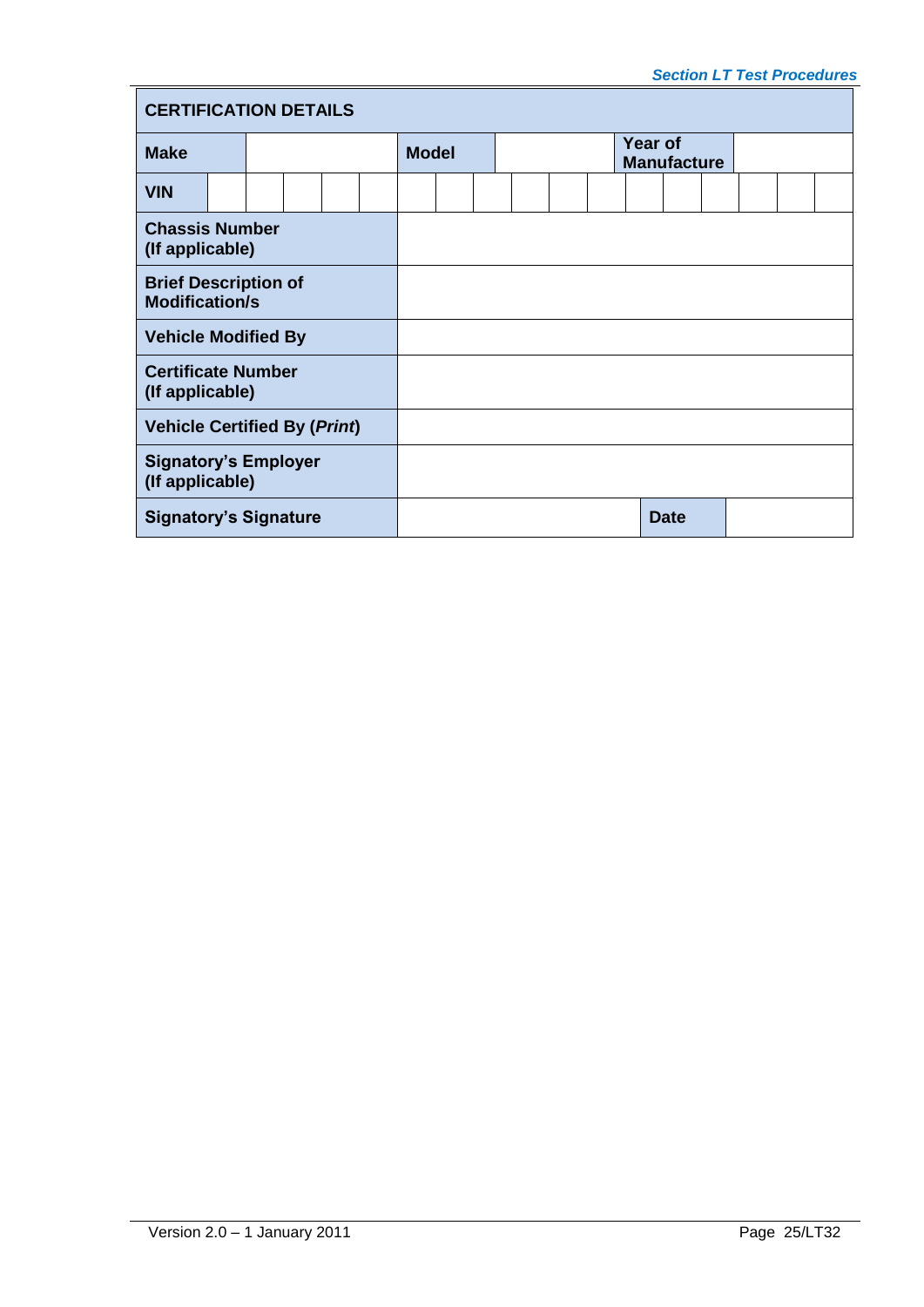#### **EXHAUST EMISSIONS - IM240 TEST**

#### **CODE LT3**

#### **SCOPE**

This section outlines a procedure and its minimum requirements for testing gaseous emissions of motor vehicles that, according to their date of manufacture and Australian Design Rule (ADR) category, are required to comply with ADR 37/00 or later. It applies to vehicles that are fitted with modified engines or to vehicles fitted with engines that have not been certified to the ADR applicable to the modified or individually constructed vehicle.

This Code does not apply to after-market suppliers of engine management systems, turbochargers, superchargers and other equipment that may affect a vehicle's compliance with the ADRs and who may wish to obtain type approval for their products. Suppliers of this equipment will need to carry out the appropriate ADR emission tests applicable to the vehicle's date of manufacture and ADR category.

#### **GENERAL REQUIREMENTS**

The procedures for conducting the emission tests are outlined in the IM240 Test Procedures. These procedures are complex and are held by the test providers.

IM240 test reports will only be accepted from organisations or agencies that are endorsed by Department of Infrastructure and Transport (DIT), NATA certified or otherwise approved by a Registration Authority in Australia.

#### **SPECIFIC REQUIREMENTS**

The vehicle must not exceed the maximum gaseous emission levels specified below: The emission ADRs to which a vehicle must comply are listed in the ADR applicability tables in Section LO.

**Note:** ICV builders must consult the jurisdiction in which they intend to register their vehicle for additional information with respect to emission requirements and the date of manufacture that the jurisdiction will determine for that particular vehicle.

#### **For vehicles required to comply with the Second Edition ADR ADR 37A**

Emission levels as specified in ADR 37.

#### **For vehicles required to comply with the Third Edition ADR 37/00**

Emission levels as specified in ADR 37/00.

#### **For vehicles required to comply with the Third Edition ADR 37/01 and later emission ADRs.**

Emission levels as specified in ADR 37/01.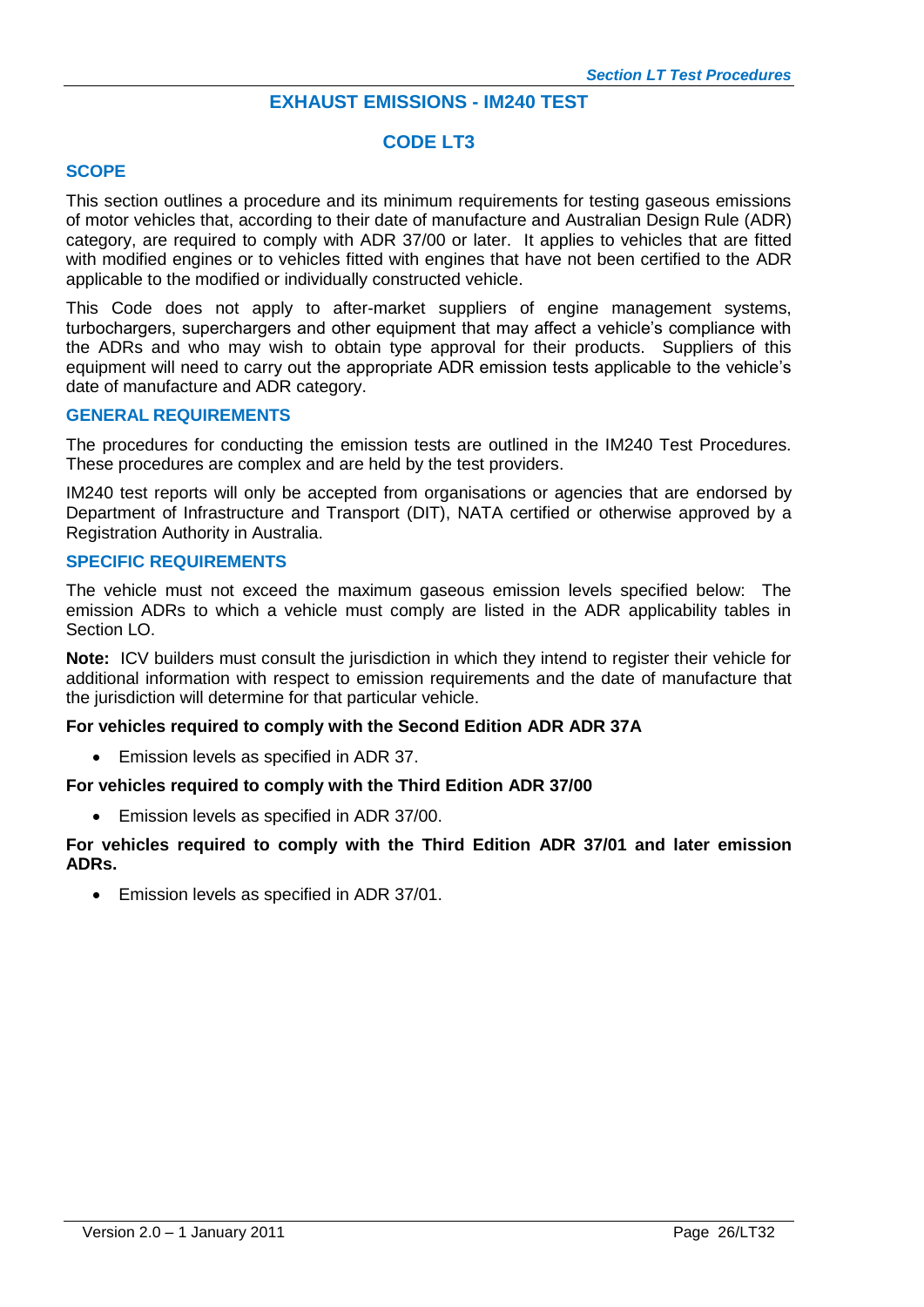**APPENDIX F SUMMARY OF EMISSION REQUIREMENTS FOR NEW LIGHT VEHICLES IN AUSTRALIA** 

Appendix F of Section LZ *Appendices* provides, for information purposes, a comprehensive summary of emission requirements for new light vehicles in Australia.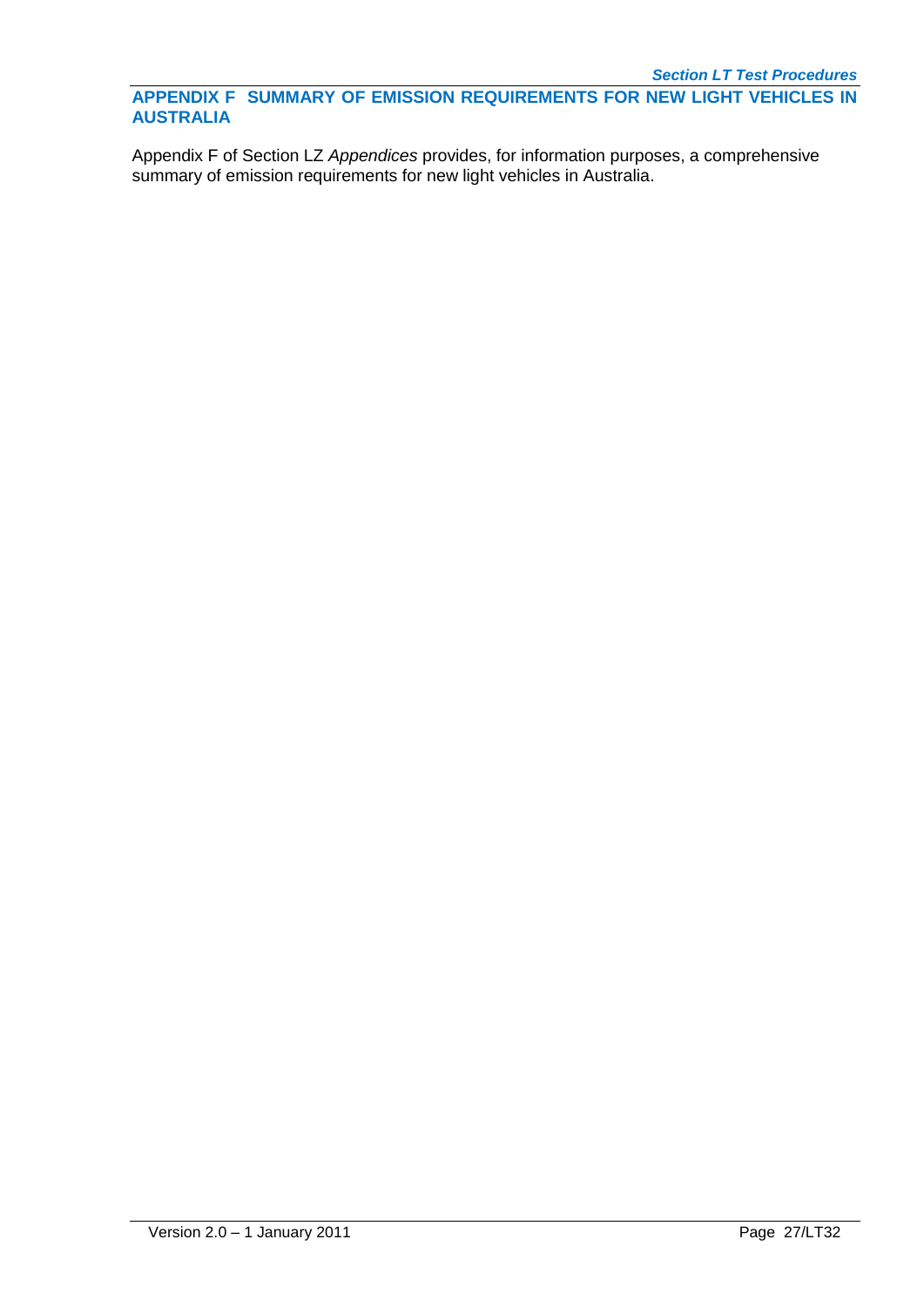## **CHECKLIST LT3**

## **EXHAUST EMISSIONS - IM240 TEST**

#### **CODE LT3**

(N/A=Not Applicable, Y=Yes, N=No)

| 1.  | <b>TESTING EQUIPMENT</b>                                                                                                                                |   |   |
|-----|---------------------------------------------------------------------------------------------------------------------------------------------------------|---|---|
| 1.1 | Is the test facility a recognised test facility?                                                                                                        |   |   |
|     | (I.e. Recognised by either the DIT, NATA or a Registration<br>Authority).                                                                               | Y | N |
| 2.  | <b>TESTING</b>                                                                                                                                          |   |   |
| 2.1 | Has the engine been tested in accordance with the<br>requirements outlined in the IM240 test procedures?                                                | Υ | N |
| 3.  | <b>RESULTS</b>                                                                                                                                          |   |   |
| 3.1 | Are the results within those required for the vehicle according<br>to its ADR category and date of manufacture?                                         | Y | N |
| 4.  | <b>MARKING and TAMPER-PROOFING</b>                                                                                                                      |   |   |
| 4.1 | Are there <b>No</b> visible indications that the vehicle's emission<br>equipment as supplied by the manufacturer have been<br>removed or tampered with? | Y | N |

**Note:** If the answer to any question is **N** (No), the testing cannot be certified under Code LT3.

[Continued overleaf]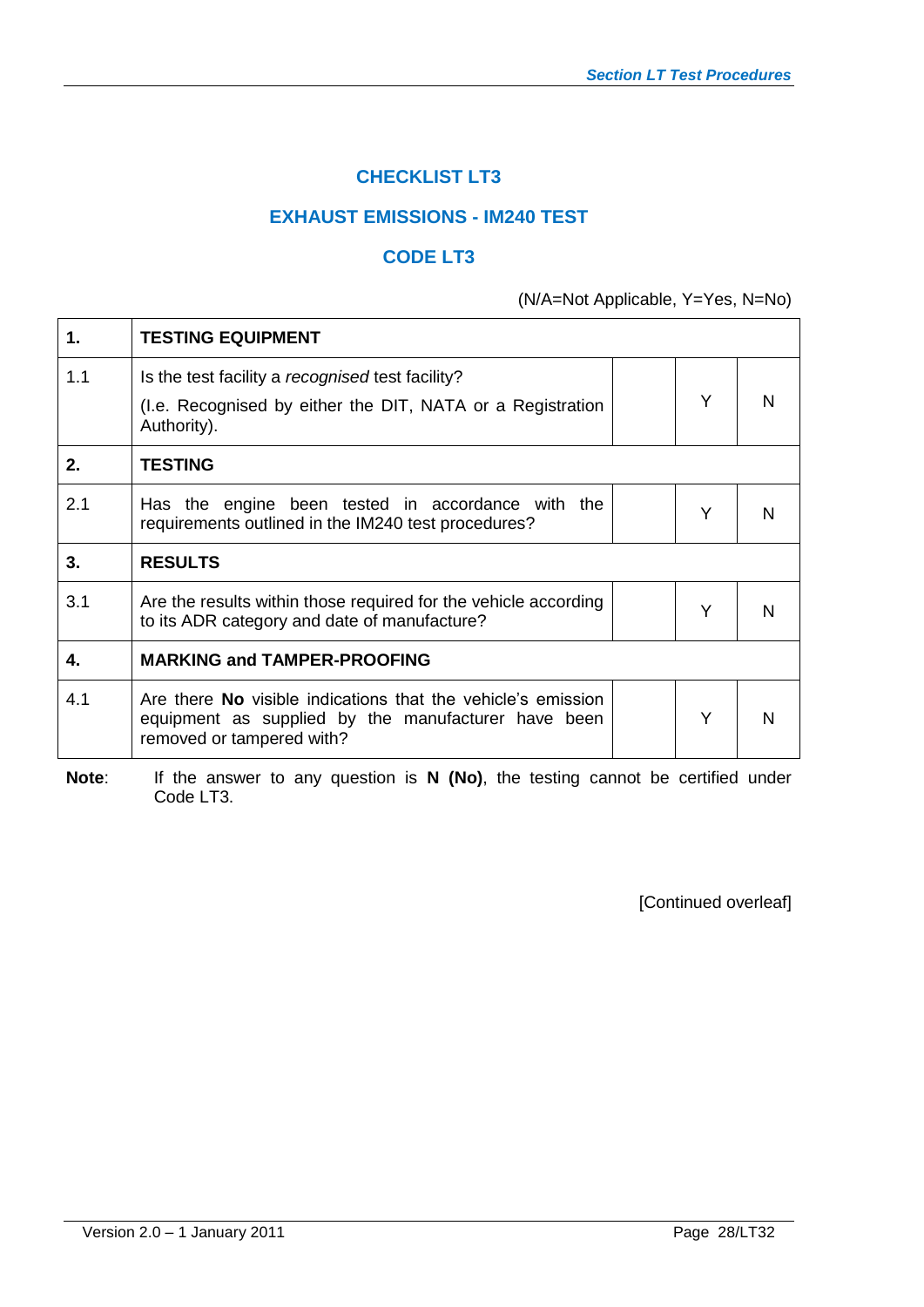| <b>CERTIFICATION DETAILS</b>                         |  |  |  |  |              |  |  |  |  |  |                               |  |             |  |  |
|------------------------------------------------------|--|--|--|--|--------------|--|--|--|--|--|-------------------------------|--|-------------|--|--|
| <b>Make</b>                                          |  |  |  |  | <b>Model</b> |  |  |  |  |  | Year of<br><b>Manufacture</b> |  |             |  |  |
| <b>VIN</b>                                           |  |  |  |  |              |  |  |  |  |  |                               |  |             |  |  |
| <b>Chassis Number</b><br>(If applicable)             |  |  |  |  |              |  |  |  |  |  |                               |  |             |  |  |
| <b>Brief Description of</b><br><b>Modification/s</b> |  |  |  |  |              |  |  |  |  |  |                               |  |             |  |  |
| <b>Vehicle Modified By</b>                           |  |  |  |  |              |  |  |  |  |  |                               |  |             |  |  |
| <b>Certificate Number</b><br>(If applicable)         |  |  |  |  |              |  |  |  |  |  |                               |  |             |  |  |
| <b>Vehicle Certified By (Print)</b>                  |  |  |  |  |              |  |  |  |  |  |                               |  |             |  |  |
| <b>Signatory's Employer</b><br>(If applicable)       |  |  |  |  |              |  |  |  |  |  |                               |  |             |  |  |
| <b>Signatory's Signature</b>                         |  |  |  |  |              |  |  |  |  |  |                               |  | <b>Date</b> |  |  |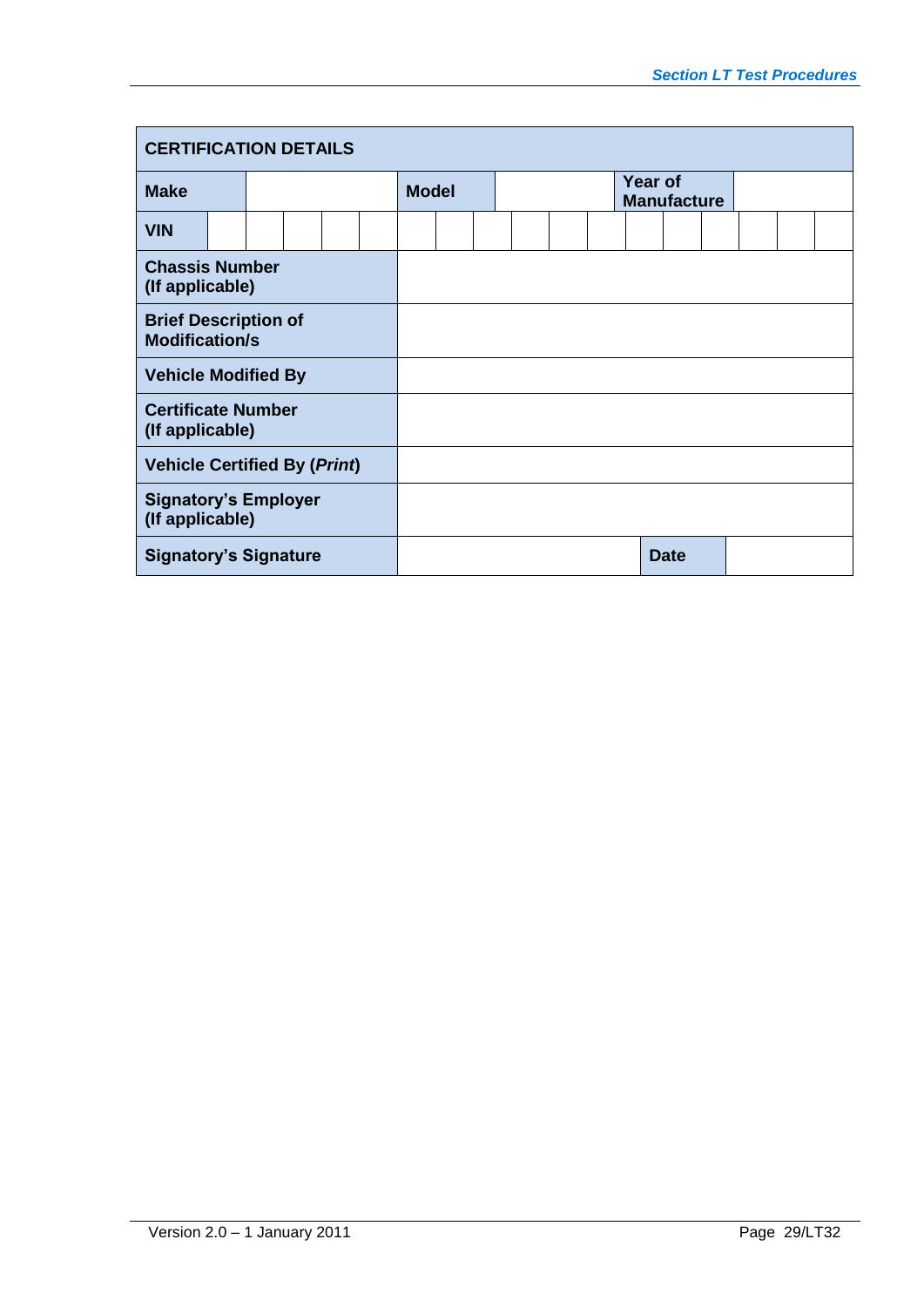#### **NOISE TEST**

#### **CODE LT4**

#### **SCOPE**

This Section outlines procedures and minimum requirements for testing noise emissions of motor vehicles using stationary noise tests. It applies to both modified and individually constructed vehicles as specified in other Sections of VSB 14.

#### **GENERAL REQUIREMENTS**

The procedures for conducting the stationary noise test are contained in the National Transport Commission (NTC) document: *National Stationary Exhaust Noise Test Procedure for In-Service Motor Vehicles* published in September 2006 - ISBN: 1 921168 50 1 (referred to hereinafter as the *Noise Test Procedure*).

These test procedures have been endorsed by the Australian Transport Council and the National Environment Protection Council. They are specified by Regulation in Division 3 *Noise emissions* of the Australian Vehicle Standard Rules 1999. They now contain test procedures for both:

- vehicles manufactured to ADR 83/00 *External Noise*; and
- pre ADR 83/00 *External Noise* vehicles.

The *Noise Test Procedures* may be downloaded from the [NTC website](http://www.ntc.gov.au/) or the following link provides a simple pathway to the document:

#### **[Noise Test Procedure](http://www.ntc.gov.au/Media/Reports/(9745A524-E60D-9B7C-835B-CDAF7DC19D8B).pdf)**

#### **COMPLIANCE WITH IN-SERVICE REQUIREMENTS FOR ALL VEHICLES**

Vehicles must not exceed the maximum noise levels specified in the Australian Vehicle Standard Rules for the ADR category of the vehicle and its date of manufacture.

#### **VEHICLES MANUFACTURED TO ADR 83/00 SPECIFICATIONS**

The stationary noise level of a motor vehicle that is certified to ADR 83/00 must not exceed, by more than 5 dB(A), the noise level that is established for the motor vehicle when it is certified.

Stationary Signature Noise Data for individual vehicle make and models can be accessed on the following Department of Infrastructure and Transport website:

**<http://www.infrastructure.gov.au/roads/environment/noise.aspx>**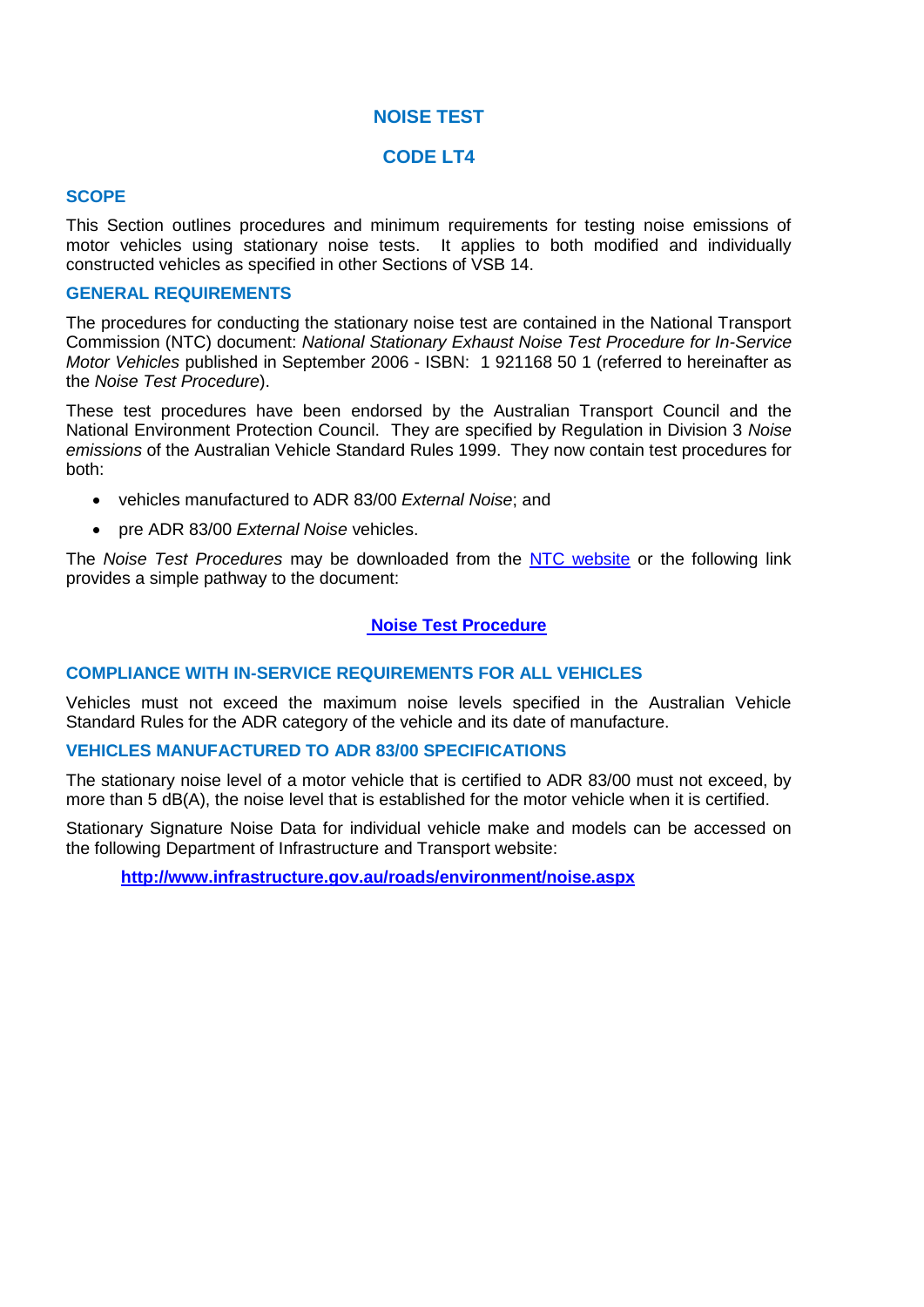## **CHECKLIST LT4 NOISE TEST CODE LT4**

## N/A=Not Applicable, Y=Yes, N=No)

| 1.  | <b>TESTING EQUIPMENT</b>                                                                                                                                                          |   |   |
|-----|-----------------------------------------------------------------------------------------------------------------------------------------------------------------------------------|---|---|
| 1.1 | Has testing been completed in conformity with the National<br>Stationary Exhaust Noise Test Procedure for In-Service<br>Motor Vehicles (Noise Test Procedure)?                    | Y | N |
| 1.2 | Does the sound level meter comply with the requirements<br>outlined in Section 2 Measuring Instruments of the Noise<br><b>Test Procedure?</b>                                     | Y | N |
| 2.  | <b>TEST SITE</b>                                                                                                                                                                  |   |   |
| 2.1 | Is the background noise level at least 10dB (A) below the<br>noise level being measured?                                                                                          | Y | N |
| 2.2 | Does the test site comply with the requirements outlined in<br>Section 3 Test Site Ambient Requirements of the Noise Test<br>Procedure?                                           | Y | N |
| 3.  | <b>TEST</b>                                                                                                                                                                       |   |   |
| 3.1 | microphone positioning<br>comply with<br>Does<br>the<br>the<br>requirements outlined in the relevant Microphone Position<br>section of the Noise Test Procedure?                  | Y | N |
| 3.2 | Has the noise level been measured in accordance with the<br>requirements outlined in the relevant Vehicle Operation and<br>Noise Measurement section of the Noise Test Procedure? | Y | N |
| 4.  | <b>RESULTS</b>                                                                                                                                                                    |   |   |
| 4.1 | Is the measured noise level less than the maximum level<br>specified in the Australian Vehicle Standard Rules for the<br>vehicle under test?                                      | Y | N |

**NOTE**: If the answer to any question is **N (No)**, the test cannot be certified under Code LT4.

[Continued overleaf]